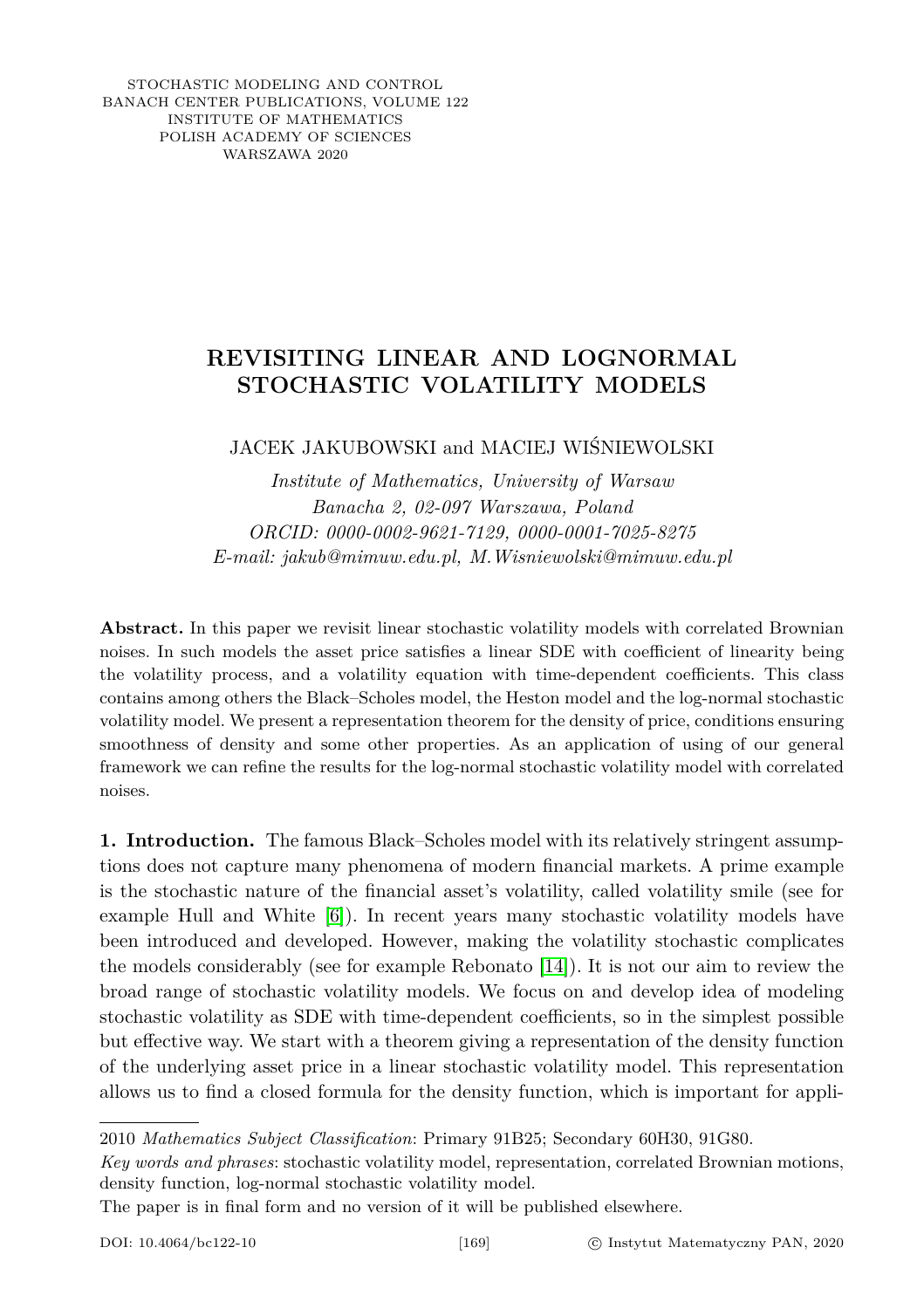cations (see, e.g., Carmona and Durrleman [\[2\]](#page-15-0)). We formulated the conditions ensuring that the density function of  $X_t$  belongs to the class  $C^{\infty} = C^{\infty}((0,\infty))$ , and then give a form of the density. Moreover, in a few theorems we present some probabilistic properties of density of *X* in a linear stochastic volatility model, among others an interesting factorization of the density of  $\xi_t = \frac{X_t^2}{4\gamma}$ , where  $\gamma$  is a gamma random variable with parameter 1/2 independent from *X*. Knowing the moments  $\mathbb{E}(\ln X_t)^n$  we can compute  $\mathbb{E}(X_t e^{-\lambda X_t^2})$ under some assumptions, which in fact leads to the closed form of density of *ξt*. Let us note that some interesting results regarding moments in stochastic volatility models can be found in Lions and Musiela [\[12\]](#page-16-2).

In the last section we present how using our general framework we can refine the results for specific models. We consider the log-normal stochastic volatility model with correlated noises. Using the representation of density we present forms of density of the price process, which improve the formula presented in Gulisashvili [\[4\]](#page-15-1). As an application of our results we obtain a new result for the Hartman–Watson distribution (Corollary [4.5\)](#page-13-0) (other results on the Hartman–Watson distribution can be found in [\[9\]](#page-16-3)). We also find a recurrence which enables to compute  $\mathbb{E}(\ln X_t)^n$  for every  $n = 1, 2, \ldots$ .

**2. Preliminaries.** We consider a market defined on a complete probability space  $(\Omega, \mathcal{F}, \mathbb{P})$  with filtration  $\mathbb{F} = (\mathcal{F}_t)_{t \in [0,T]}, T < \infty$ , satisfying the usual conditions. By  $\mathbb{F}^Z$ we denote the natural filtration generated by a process *Z* augmented to satisfy the usual conditions. Without loss of generality we assume that the savings account is constant and identically equal to one. Moreover, we assume that the price  $X_t$  at time *t* of the underlying asset has a stochastic volatility  $Y_t$ , which has the dynamics given by time dependent SDE, so the dynamics of the vector  $(X, Y)$  is given by

<span id="page-1-1"></span>
$$
dX_t = Y_t X_t dW_t,\tag{1}
$$

<span id="page-1-2"></span><span id="page-1-0"></span>
$$
dY_t = \mu(t, Y_t) dt + \sigma(t, Y_t) dZ_t,
$$
\n(2)

where  $X_0$ ,  $Y_0$  are positive constants, the processes  $W, Z$  are correlated Brownian motions,  $d\langle W, Z \rangle_t = \rho \, dt$  with  $\rho \in (-1, 1)$ , and  $\mu : \mathbb{R}_+ \times \mathbb{R}_+ \to \mathbb{R}$ ,  $\sigma : \mathbb{R}_+ \times \mathbb{R}_+ \to \mathbb{R}$  are continuous functions such that there exists a unique strong solution of [\(2\)](#page-1-0), which is positive. We have  $\int_0^T Y_u^2 du < \infty$  P-a.s. since Y is continuous, so it follows from the well known properties of stochastic exponent that a unique strong solution of SDE [\(1\)](#page-1-1) on [0*, T*] has the form

$$
X_t = X_0 \exp\left(\int_0^t Y_u \, dW_u - \frac{1}{2} \int_0^t Y_u^2 \, du\right) \tag{3}
$$

(see, e.g., Revuz and Yor [\[15\]](#page-16-4)). The process *X* is a local martingale, so there is no arbitrage on such a market. We assume that the asset price is being modeled under the risk-neutral probability.

We call this model a *linear stochastic volatility model*, because the SDE [\(1\)](#page-1-1) governing the asset price is linear with respect to the asset price itself with the coefficient of linearity being the stochastic volatility *Y* . Note that the known models such as Black and Scholes model, log-normal stochastic volatility model, Heston model (where *Y* 2 is a CIR process) and Stein and Stein model belong to this class. For a review of such models see [\[4,](#page-15-1) Chapter 2].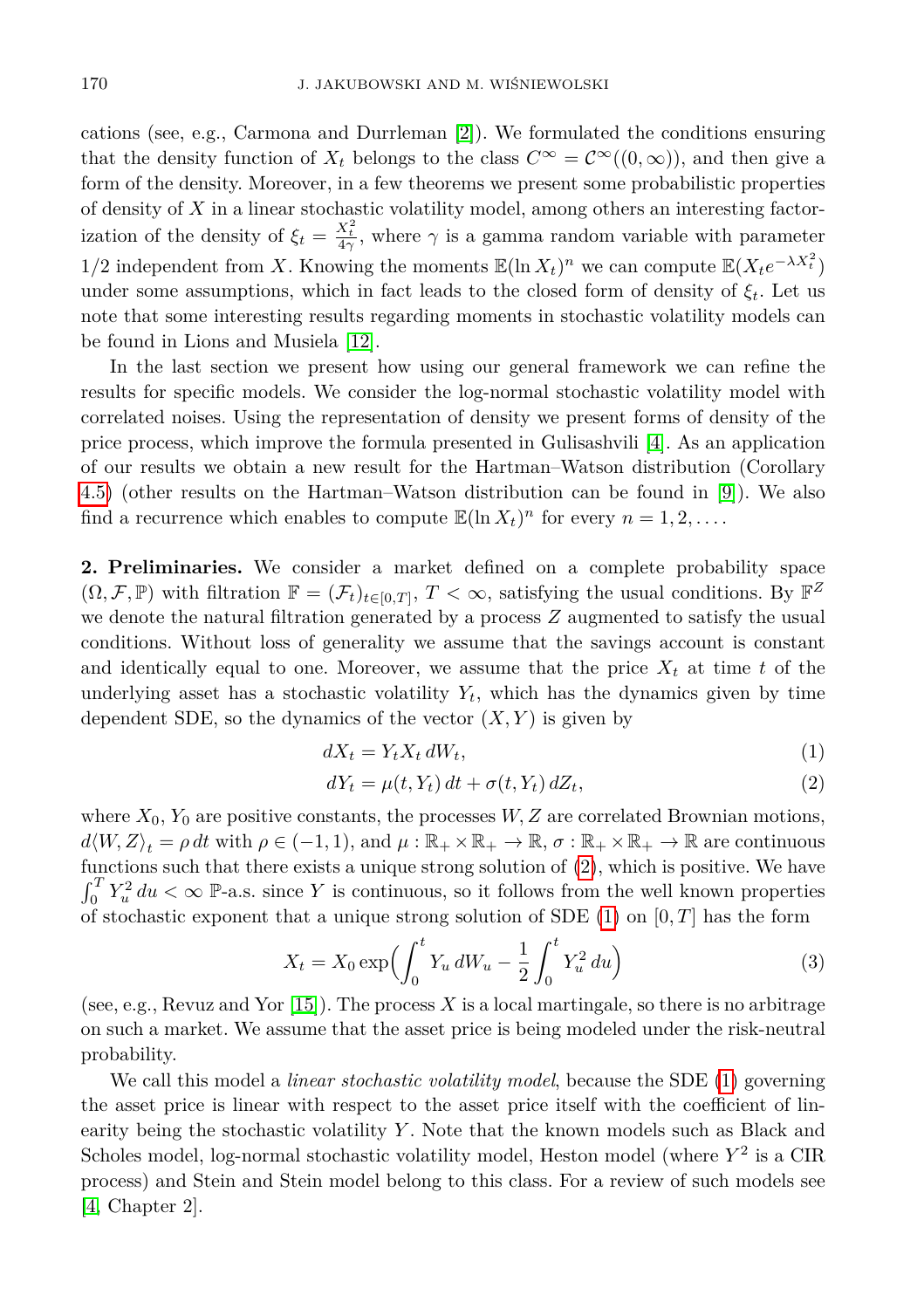REMARK 2.1. It is worth noticing that the constant  $\rho$  in the model can be replaced by a measurable, deterministic function  $\rho : [0, T] \to (-1, 1)$  and the results of this paper remain true with minor modifications.

**3. Existence of the density function and its representation.** We start with a theorem on existence of the density function of the underlying asset price in a linear stochastic volatility model, and its representation. This representation allows us to find a closed formula for the density function (see examples in the next section), which is important for applications (see, e.g., Carmona and Durrleman [\[2\]](#page-15-0)). Of course, our theorem gives for the Black–Scholes model the well-known density function of price. Gulisashvili in [\[4,](#page-15-1) Section 3] gives various representations formulas for stock price densities in the specific linear stochastic volatility models. Our technique of proof is different from that in [\[4\]](#page-15-1).

By  $\Phi$  (resp.  $\phi$ ) we denote the cumulative distribution function (resp. the density function) of the standard Gaussian random variable.

<span id="page-2-5"></span>THEOREM 3.1. *Fix*  $t \in (0, T]$ *. In a linear stochastic volatility model the distribution of*  $X_t$ *has the representation*

<span id="page-2-2"></span>
$$
\mathbb{P}(X_t \le r) = \mathbb{E}\Phi\left(\frac{\ln(r/X_0) - \mu_Z(t)}{\sigma_Z(t)}\right),\tag{4}
$$

*where*  $r > 0$ *, and* 

<span id="page-2-0"></span>
$$
\mu_Z(t) = \rho \int_0^t Y_u \, dZ_u - \frac{1}{2} \int_0^t Y_u^2 \, du,\tag{5}
$$

$$
\sigma_Z^2(t) = (1 - \rho^2) \int_0^t Y_u^2 du.
$$
\n(6)

*Moreover, the random variable*  $X_t$  *has the density function*  $g_{X_t}$  *on*  $(0, \infty)$ *, which has the representation*

<span id="page-2-3"></span>
$$
g_{X_t}(r) = \mathbb{E}\bigg[\frac{1}{r\sigma_Z(t)}\phi\bigg(\frac{\ln(r/X_0) - \mu_Z(t)}{\sigma_Z(t)}\bigg)\bigg].\tag{7}
$$

<span id="page-2-4"></span>*If*

<span id="page-2-6"></span><span id="page-2-1"></span>
$$
\mathbb{E}\big(\sigma_Z^2(t)\big)^{-1/2} < \infty,\tag{8}
$$

*then the density function*  $g_{X_t}$  *is continuous.* 

*Proof.* Notice that we can represent *W* in the form

$$
W_t = \rho Z_t + \sqrt{1 - \rho^2} B_t,\tag{9}
$$

<span id="page-2-7"></span>where  $(B, Z)$  is the standard two-dimensional Wiener process. This together with  $(3)$ implies that

$$
\ln X_t = \ln X_0 + \theta_Z(t) + \theta_B(t),\tag{10}
$$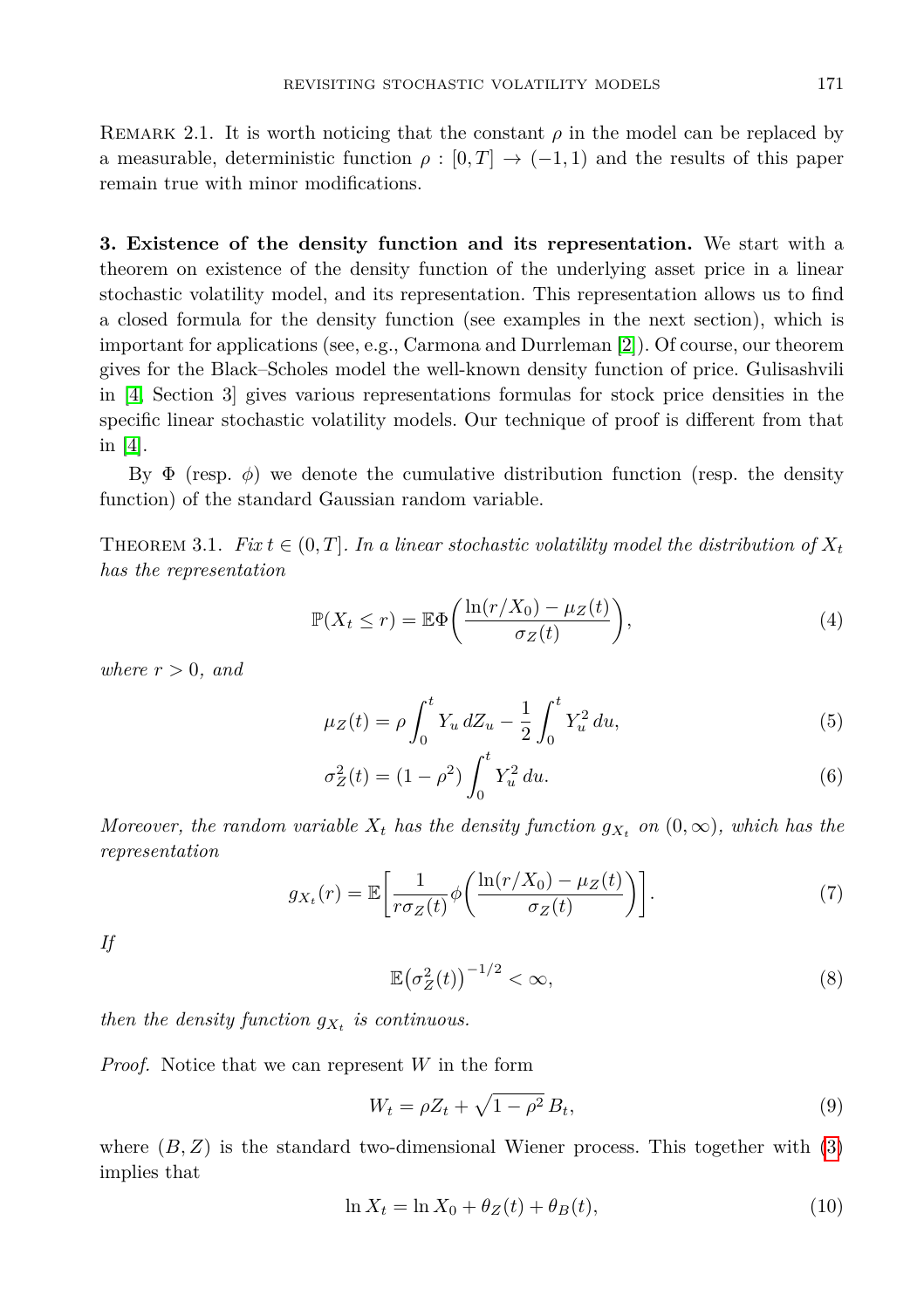where

<span id="page-3-0"></span>
$$
\theta_Z(t) := \rho \int_0^t Y_u \, dZ_u - \frac{1}{2} \rho^2 \int_0^t Y_u^2 \, du,
$$
  

$$
\theta_B(t) := \sqrt{1 - \rho^2} \int_0^t Y_u \, dB_u - \frac{1}{2} (1 - \rho^2) \int_0^t Y_u^2 \, du.
$$

For fixed  $r > 0$  we have

$$
\mathbb{P}(X_t \le r) = \mathbb{E} \mathbb{1}_{\{X_0 \exp(\int_0^t Y_u dW_u - \frac{1}{2} \int_0^t Y_u^2 du) \le r\}}\n= \mathbb{E} \mathbb{E} \Big[ \mathbb{1}_{\{\rho \int_0^t Y_u dZ_u + \sqrt{1 - \rho^2} \int_0^t Y_u dB_u - \frac{1}{2} \int_0^t Y_u^2 du \le \ln(r/X_0)\}} \Big| \mathcal{F}_t^Z \Big].
$$
\n(11)

Since SDE [\(2\)](#page-1-0) has the unique strong solution, there exists an appropriately measurable function  $\Psi(\cdot, \cdot)$  such that  $Y = \Psi(Y_0, Z)$  (see, e.g. Ikeda, Watanabe [\[7\]](#page-16-5)). Together with the fact that the processes *B* and *Z* are independent Brownian motions, this implies that the random variable  $\theta_B(t)$ , for a fixed trajectory of  $Z_u$ ,  $u \leq t$ , has the Gaussian distribution with mean  $\hat{\mu} = -\frac{1}{2}(1-\rho^2)\int_0^t Y_u^2 du$  and variance  $\hat{\sigma}^2 = (1-\rho^2)\int_0^t Y_u^2 du$ . Consequently, by  $(11)$ , we obtain

$$
\mathbb{P}(X_t \le r) = \mathbb{E}\mathbb{P}\left(\mu_Z(t) + \sigma_Z(t)g \le \ln\frac{r}{X_0} \middle| \mathcal{F}_t^Z\right)
$$
  
= 
$$
\mathbb{E}\mathbb{P}\left(g \le \frac{\ln(r/X_0) - \mu_Z(t)}{\sigma_Z(t)} \middle| \mathcal{F}_t^Z\right) = \mathbb{E}\Phi\left(\frac{\ln(r/X_0) - \mu_Z(t)}{\sigma_Z(t)}\right),
$$

where *g* is a standard Gaussian random variable independent of  $\mathcal{F}_t^Z$ ,  $\mu_Z(t)$  and  $\sigma_Z^2(t)$  are given by [\(5\)](#page-2-0) and [\(6\)](#page-2-1), respectively. This finishes the proof of [\(4\)](#page-2-2).

Since

$$
\frac{\partial}{\partial r}\Phi\left(\frac{\ln(r/X_0) - \mu_Z(t)}{\sigma_Z(t)}\right) = \frac{1}{r\sigma_Z(t)}\phi\left(\frac{\ln(r/X_0) - \mu_Z(t)}{\sigma_Z(t)}\right)
$$

we have, by the Fubini theorem for nonnegative functions,

$$
\mathbb{P}(X_t \le r) = \mathbb{E} \int_0^r \frac{1}{s\sigma_Z(t)} \phi\left(\frac{\ln(s/X_0) - \mu_Z(t)}{\sigma_Z(t)}\right) ds
$$

$$
= \int_0^r \mathbb{E} \left[\frac{1}{s\sigma_Z(t)} \phi\left(\frac{\ln(s/X_0) - \mu_Z(t)}{\sigma_Z(t)}\right)\right] ds
$$

for  $r > 0$ . Hence the random variable  $X_t$  has the density function  $g_{X_t}$  given by [\(7\)](#page-2-3).

The continuity of density, under assumption [\(8\)](#page-2-4), follows from [\(7\)](#page-2-3) and the Lebesgue dominated convergence theorem. Indeed, fix an arbitrary *r >* 0. Observe that

$$
s \longmapsto \frac{1}{s\sigma_Z(t)} \phi\bigg(\frac{\ln(s/X_0) - \mu_Z(t)}{\sigma_Z(t)}\bigg)
$$

is continuous on  $(0, \infty)$ , and

$$
\frac{1}{s\sigma_Z(t)}\phi\bigg(\frac{\ln(s/X_0) - \mu_Z(t)}{\sigma_Z(t)}\bigg) \le \frac{1}{r - \epsilon} \bigg(\frac{1}{\sigma_Z(t)}\bigg)\phi\bigg(\frac{\ln((r + \epsilon)/X_0) - \mu_Z(t)}{\sigma_Z(t)}\bigg) := J \quad (12)
$$

for  $s \in (r - \epsilon, r + \epsilon)$ . Since, by [\(8\)](#page-2-4), *J* is integrable, we conclude that  $\lim_{s \to r} g_{X_t}(s) = g_{X_t}(r)$ by the Lebesgue dominated convergence theorem.  $\blacksquare$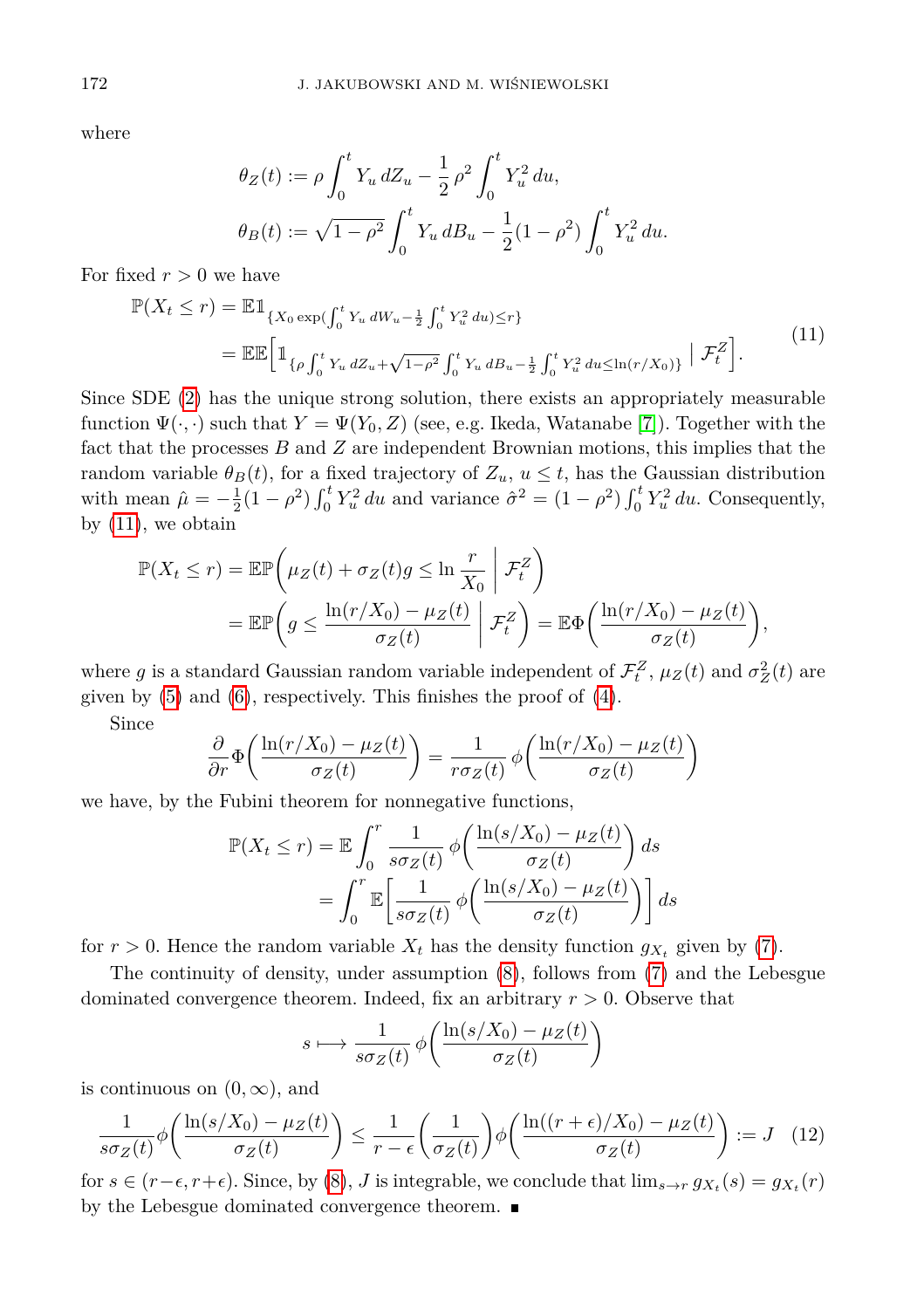REMARK 3.2. From the last theorem it is clear, under our standing assumption  $|\rho| < 1$ , that finding the distribution of  $X_t$ , for fixed  $t$ , reduces to deriving the distribution of the vector  $\left(\int_0^t Y_u dZ_u, \int_0^t Y_u^2 du\right)$ , so to finding functionals of Brownian motion. For the case  $\rho = \pm 1$  we have the same conclusion because in this case we have  $W = \pm Z$  and

$$
X_t = X_0 \exp\left(\pm \int_0^t Y_u \, dZ_u - \frac{1}{2} \int_0^t Y_u^2 \, du\right).
$$

In the next proposition we give two sufficient conditions for [\(8\)](#page-2-4) to hold.

Proposition 3.3. *Assume that one of the following conditions holds*:

i) *There exists*  $m \geq 1$  *such that* 

<span id="page-4-0"></span>
$$
\mathbb{E}\left(\int_0^t Y_u^2 du\right)^{-m/2} < \infty. \tag{13}
$$

ii) *There exists*  $\beta > 0$  *and*  $m \ge \frac{1}{2\beta}$  *such that* 

<span id="page-4-1"></span>
$$
\mathbb{E}\left(\int_0^t Y_u^{-2\beta} \, du\right)^m < \infty. \tag{14}
$$

*Then condition* [\(8\)](#page-2-4) *is satisfied.*

*Proof.*

- i) Using the Hölder inequality we see that [\(13\)](#page-4-0) implies [\(8\)](#page-2-4) for  $m \geq 1$ .
- ii) Assume that [\(14\)](#page-4-1) holds. Since, by the Hölder inequality,

$$
t \le \left(\int_0^t Y_u^2 du\right)^{\beta/(\beta+1)} \left(\int_0^t Y_u^{-2\beta} du\right)^{1/(1+\beta)},
$$

we have

$$
E\left(\int_0^t Y_u^2 du\right)^{-1/2} \le t^{-(\beta+1)/(2\beta)} E\left(\int_0^t Y_u^{-2\beta} du\right)^{1/(2\beta)}.
$$

Hence, using again the Hölder inequality with  $p = 2m\beta \geq 1$ , we conclude that [\(14\)](#page-4-1) implies  $(8)$ .

Now, we formulate the conditions ensuring that the density function of  $X_t$  belongs to the class  $C^{\infty} = C^{\infty}((0,\infty))$  and present an analytic form of the density. An application of this proposition will be presented in Theorem [4.7.](#page-13-1) In what follows by  $f^{(n)}$  we denote the *n*-th derivative of *f*.

<span id="page-4-5"></span>PROPOSITION 3.4. *Fix*  $t \in (0, T]$ *. Let*  $X_0 = x > 0$ *. Assume that* 

$$
\mathbb{E}\left|\frac{1}{\sigma_Z^{n+1}(t)}\left(\frac{\mu_Z(t)}{\sigma_Z(t)}\right)^p \phi^{(n)}\left(\frac{\ln(r/x) - \mu_Z(t)}{\sigma_Z(t)}\right)\right| < \infty \tag{15}
$$

*for every*  $r \in (0, \infty)$ *,*  $n \in \mathbb{N}$ *,*  $p \in \{0, 1\}$ *, and* 

<span id="page-4-4"></span><span id="page-4-3"></span><span id="page-4-2"></span>
$$
\mathbb{E}\sigma_Z^{-m}(t) < \infty \tag{16}
$$

*for every*  $m \in \mathbb{N}$ . Then the density function  $g_{X_t}$  belongs to the class  $\mathcal{C}^{\infty}$ . Moreover, if

$$
\lim_{n \to \infty} \frac{r^n}{n!} \mathbb{E}\left(\frac{1}{\sigma_Z^{n+1}(t)} \phi^{(n)}\left(\frac{r - \mu_Z(t)}{\sigma_Z(t)}\right)\right) = 0,\tag{17}
$$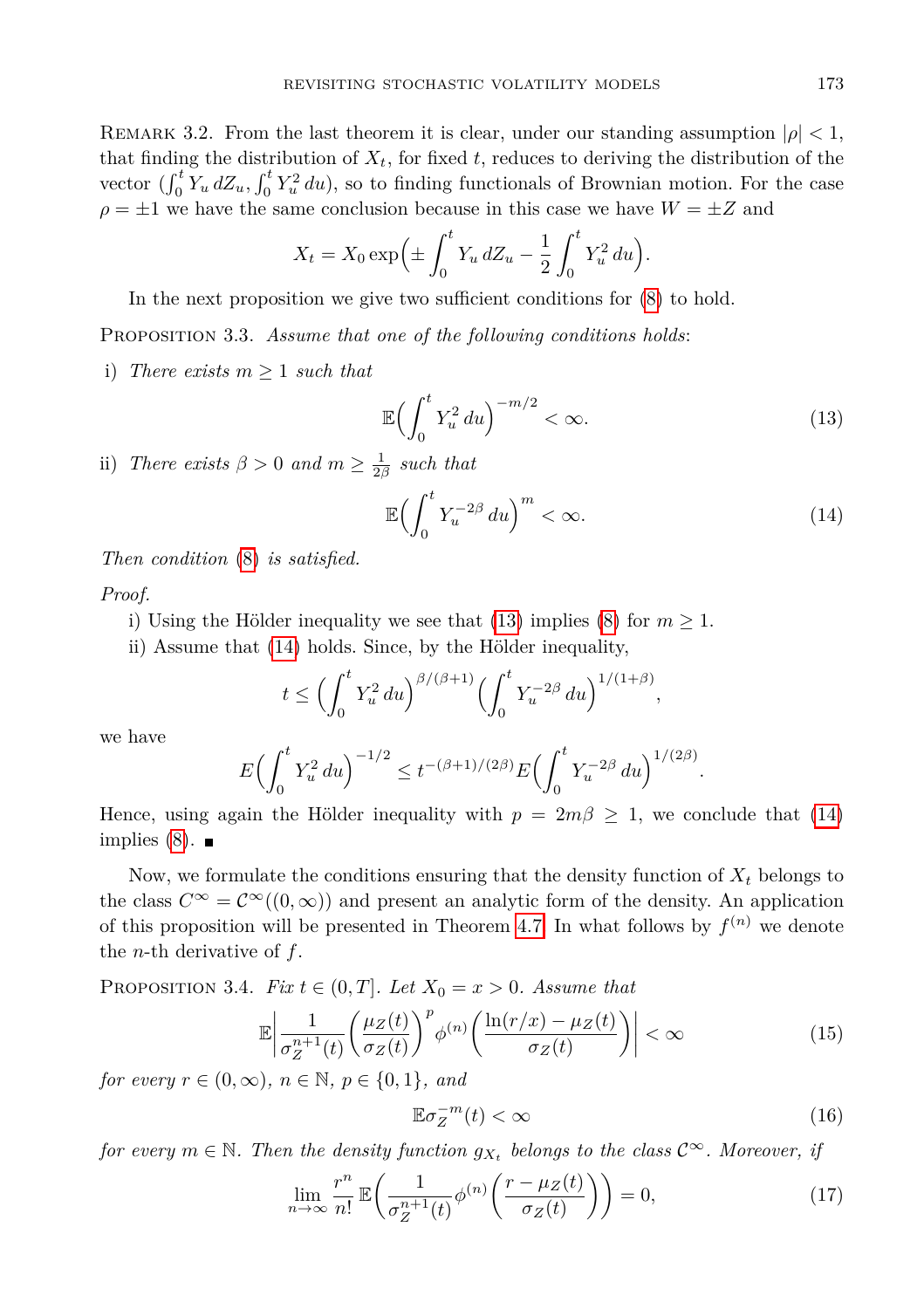*for every*  $r \in \mathbb{R}$ *, then* 

<span id="page-5-3"></span><span id="page-5-2"></span>
$$
g_{X_t}(r) = \frac{1}{r} \left( \sum_{n=0}^{\infty} \gamma_n (\ln(r/x))^n \right), \tag{18}
$$

*where the coefficients*  $\gamma_k$  (*depending on fixed t*) are given by

$$
\gamma_k = \mathbb{E}\bigg(\frac{1}{\sigma_Z^k(t)}\,\phi^{(k-1)}\bigg(-\frac{\mu_Z(t)}{\sigma_Z(t)}\bigg)\bigg). \tag{19}
$$

*Proof.* Theorem [3.1](#page-2-5) implies, by assumption [\(16\)](#page-4-2), that  $r \mapsto g_{X_t}(r)$  is continuous on  $(0, \infty)$ . Using similar arguments as in the proof of Theorem [3.1,](#page-2-5) we can differentiate *g* and we obtain

$$
g'_{X_t}(r) = \frac{1}{r} \mathbb{E}\left(\frac{1}{\sigma_Z^2(t)}\phi'\left(\frac{\ln(r/x) - \mu_Z(t)}{\sigma_Z(t)}\right)\right) - \frac{1}{r^2} \mathbb{E}\left(\frac{1}{\sigma_Z(t)}\phi\left(\frac{\ln(r/x) - \mu_Z(t)}{\sigma_Z(t)}\right)\right).
$$

Now, using assumptions [\(15\)](#page-4-3), [\(16\)](#page-4-2), the elementary formula

$$
\phi^{(k+1)}(x) = -x\phi^{(k)}(x) - k\phi^{(k-1)}(x)
$$

and proceeding as in the proof of Theorem [3.1](#page-2-5) we deduce that the function

$$
r \mapsto \mathbb{E}\bigg(\frac{1}{\sigma_Z^{n+1}(t)}\phi^{(n)}\bigg(\frac{\ln(r/x) - \mu_Z(t)}{\sigma_Z(t)}\bigg)\bigg)
$$

is differentiable. By similar arguments, using mathematical induction, the fact that

$$
\mathbb{E}\left|\frac{\ln(r/x)-\mu_Z(t)}{\sigma_Z^{n+2}(t)}\,\phi^{(n)}\left(\frac{\ln(r/x)-\mu_Z(t)}{\sigma_Z(t)}\right)\right|<\infty,
$$

and the Leibniz formula we infer the first statement.

To prove the second statement let us define a function  $H$  on  $\mathbb R$  by formula

<span id="page-5-0"></span>
$$
H(\theta) = \mathbb{E}\bigg(\frac{1}{\sigma_Z(t)}\,\phi\bigg(\frac{\theta - \mu_Z(t)}{\sigma_Z(t)}\bigg)\bigg).
$$

By similar arguments as above we see that  $H \in C^{\infty}$ . If condition [\(17\)](#page-4-4) holds, then *H* can be expanded into the series

$$
H(\theta) = \sum_{n=0}^{\infty} \gamma_n \theta^n.
$$
 (20)

The sequence  $(\gamma_k)$  we find in a standard way by taking derivatives of *H* at point 0. By Theorem [3.1,](#page-2-5) for  $\theta = \ln(r/x)$ , we have

$$
g_{X_t}(r) = -\frac{1}{r}H(\ln(r/x)).
$$

Combining this and  $(20)$  we finish the proof.  $\blacksquare$ 

In the next few theorems we present some properties of *X*.

<span id="page-5-1"></span>THEOREM 3.5. *Assume that*  $X_0 = x$ ,  $\mathbb{E} \int_0^T X_u^2 Y_u^2 du < \infty$ ,  $\mathbb{E} \sigma_Z^2(t)^{-1} < \infty$ . Let  $\gamma$  be a *gamma random variable with parameter* 1*/*2 *independent from X and*

$$
G(z) := \frac{1}{4} 1_{\{(0,\infty)\}}(z) \left(\frac{x}{2z^2} - \frac{3}{z}\right).
$$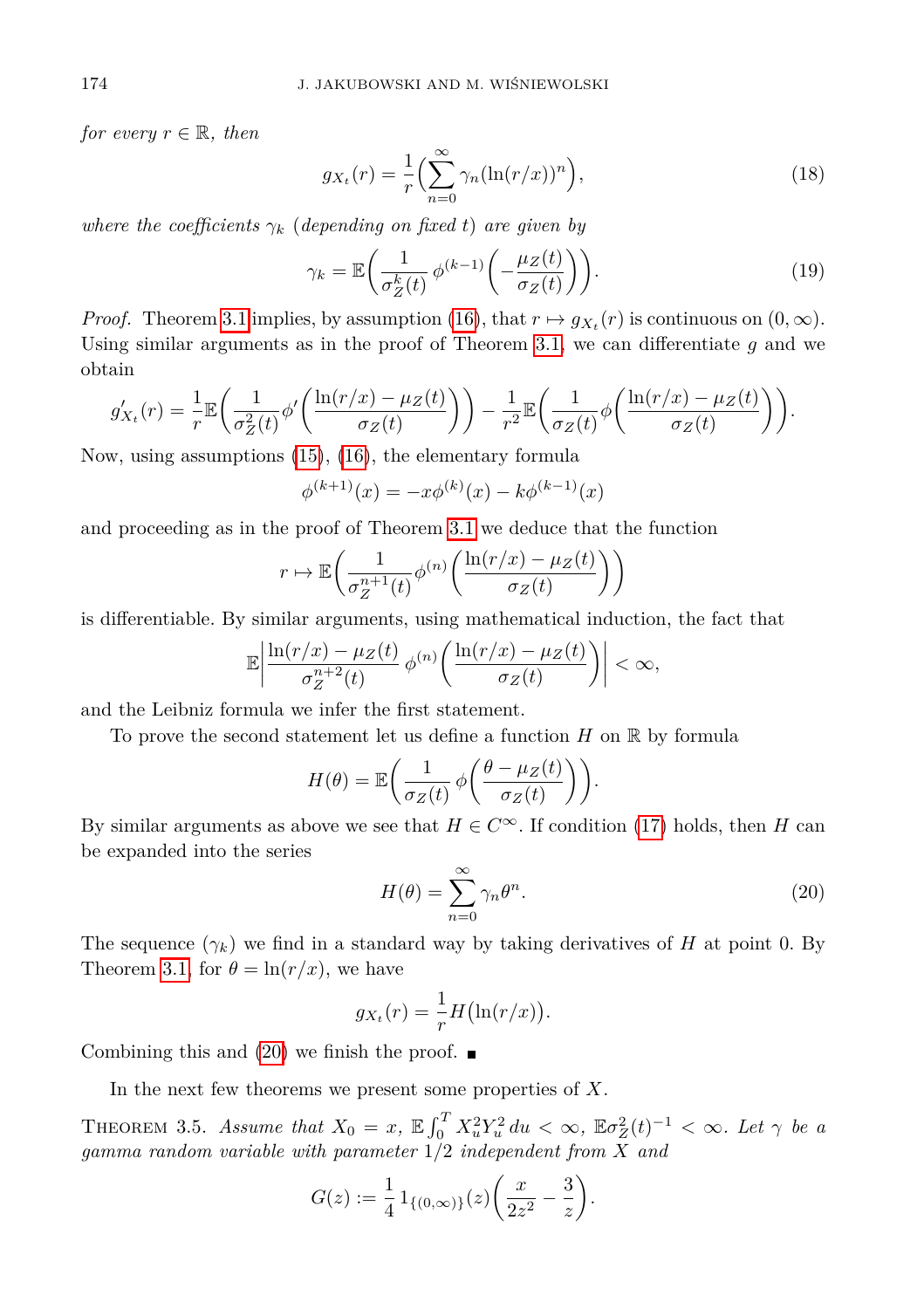*Let us define, for*  $t \geq 0$ *,* 

<span id="page-6-5"></span>
$$
H_t(z) := \mathbb{E}(Y_t^2 | X_t = z),
$$
  
\n
$$
F_t(z) := \mathbb{E}\Big(G(\gamma)H_t(X_t) \Big| \frac{X_t^2}{4\gamma} = z\Big).
$$
\n(21)

*Assume that, for every*  $z > 0$ *, the functions*  $t \mapsto H_t$ *,*  $t \mapsto F_t$  *are continuous. Then* 

$$
\mathbb{P}\left(\frac{X_t^2}{4\gamma} \in dz\right) = \frac{x}{2\sqrt{\pi z^3}} \exp\left(-\frac{x^2}{4z} + \int_0^t F_u(z) \, du\right) \mathbb{1}_{(0,\infty)}(z) \, dz. \tag{22}
$$

*Proof.* Let us recall that  $X_t = x + \int_0^t X_u Y_u (\rho \, dB_u + \sqrt{1 - \rho^2} \, dV_u)$ , where *B*, *V* are two independent Brownian motions. From the Itô lemma we have

$$
de^{-\lambda X_t} = -\lambda e^{-\lambda X_t} X_t Y_t \left( \rho \, dB_u + \sqrt{1 - \rho^2} \, dV_u \right) + \frac{\lambda^2}{2} \, e^{-\lambda X_t} X_t^2 Y_t^2 \, dt \tag{23}
$$

for  $\lambda > 0$ . The local martingale in [\(23\)](#page-6-0) is a true martingale since  $\int_0^T \mathbb{E} X_u^2 Y_u^2 du < \infty$ , by assumption, so

$$
\mathbb{E}e^{-\lambda X_t} = e^{-\lambda x} + \frac{\lambda^2}{2} \mathbb{E} \int_0^t e^{-\lambda X_u} X_u^2 Y_u^2 du = e^{-\lambda x} + \frac{\lambda^2}{2} \mathbb{E} \int_0^t e^{-\lambda X_u} X_u^2 H_u(X_u) du.
$$

Hence the function  $t \mapsto \mathbb{E}e^{-\lambda X_t}$  is differentiable for  $t > 0$ , and

<span id="page-6-2"></span><span id="page-6-1"></span><span id="page-6-0"></span>
$$
\frac{\partial}{\partial t} \mathbb{E} e^{-\lambda X_t} = \frac{\lambda^2}{2} \mathbb{E} \big( e^{-\lambda X_t} X_t^2 H_t(X_t) \big). \tag{24}
$$

Using the fact that  $\mathbb{E}e^{-\lambda^2/(4\gamma)} = e^{-\lambda}$  and independence of  $X_t$  and  $\gamma$  we have

$$
\frac{\lambda^2}{2} \mathbb{E} \big( e^{-\lambda X_t} X_t^2 H_t(X_t) \big) = \frac{1}{2} \mathbb{E} \big( e^{-\lambda^2 X_t^2/(4\gamma)} \lambda^2 X_t^2 H_t(X_t) \big). \tag{25}
$$

The density of  $\frac{1}{4\gamma}$  given by  $f(z) = \frac{x}{2\sqrt{\pi z^3}} e^{-x^2/(4z)} 1\!\!1_{(0,\infty)}(z)$  is differentiable on  $(0,\infty)$  and  $f(0) = 0$ . Moreover,  $G = \frac{1}{2} \frac{f'}{f}$  $\frac{f}{f}$ , thus we obtain using integration by parts

$$
\frac{1}{2} \mathbb{E} (e^{-\lambda^2 X_t^2/(4\gamma)} \lambda^2 X_t^2 H_t(X_t)) = \frac{1}{2} \int_0^\infty \int_0^\infty e^{-\lambda^2 u^2 z} \lambda^2 u^2 H_t(u) f(z) \, dz \, \mathbb{P}_{X_t}(du)
$$
\n
$$
= \frac{1}{2} \int_0^\infty \int_0^\infty e^{-\lambda^2 u^2 z} H_t(u) f'(z) \, dz \, \mathbb{P}_{X_t}(du) = \mathbb{E} (e^{-\lambda^2 X_t^2/(4\gamma)} G(\gamma) H_t(X_t)).
$$

Hence and from [\(24\)](#page-6-1) and [\(25\)](#page-6-2) we conclude, for  $\xi_t := \frac{X_t^2}{4\gamma}$ , that

<span id="page-6-3"></span>
$$
\frac{\partial}{\partial t} \mathbb{E} e^{-\lambda^2 \xi_t} = \mathbb{E} \big( e^{-\lambda^2 \xi_t} G(\gamma) H_t(X_t) \big). \tag{26}
$$

Observe that from [\(7\)](#page-2-3) we have

<span id="page-6-4"></span>
$$
\mathbb{P}(\xi_t \in dv) = \frac{1}{2v} \mathbb{E}\left[\frac{1}{\sigma_Z(t)} \phi\left(\frac{\ln(2\sqrt{v\gamma}/x) - \mu_Z(t)}{\sigma_Z(t)}\right)\right] dv,
$$

so  $t \mapsto g_{\xi_t}(z) dz := \mathbb{P}(\xi_t \in dz)$  is differentiable since  $\mathbb{E}(\sigma_Z^2(t))^{-1} < \infty$ . Next, we conclude from [\(26\)](#page-6-3) that

$$
\frac{\partial}{\partial t}g_{\xi_t}(z) = g_{\xi_t}(z)F_t(z). \tag{27}
$$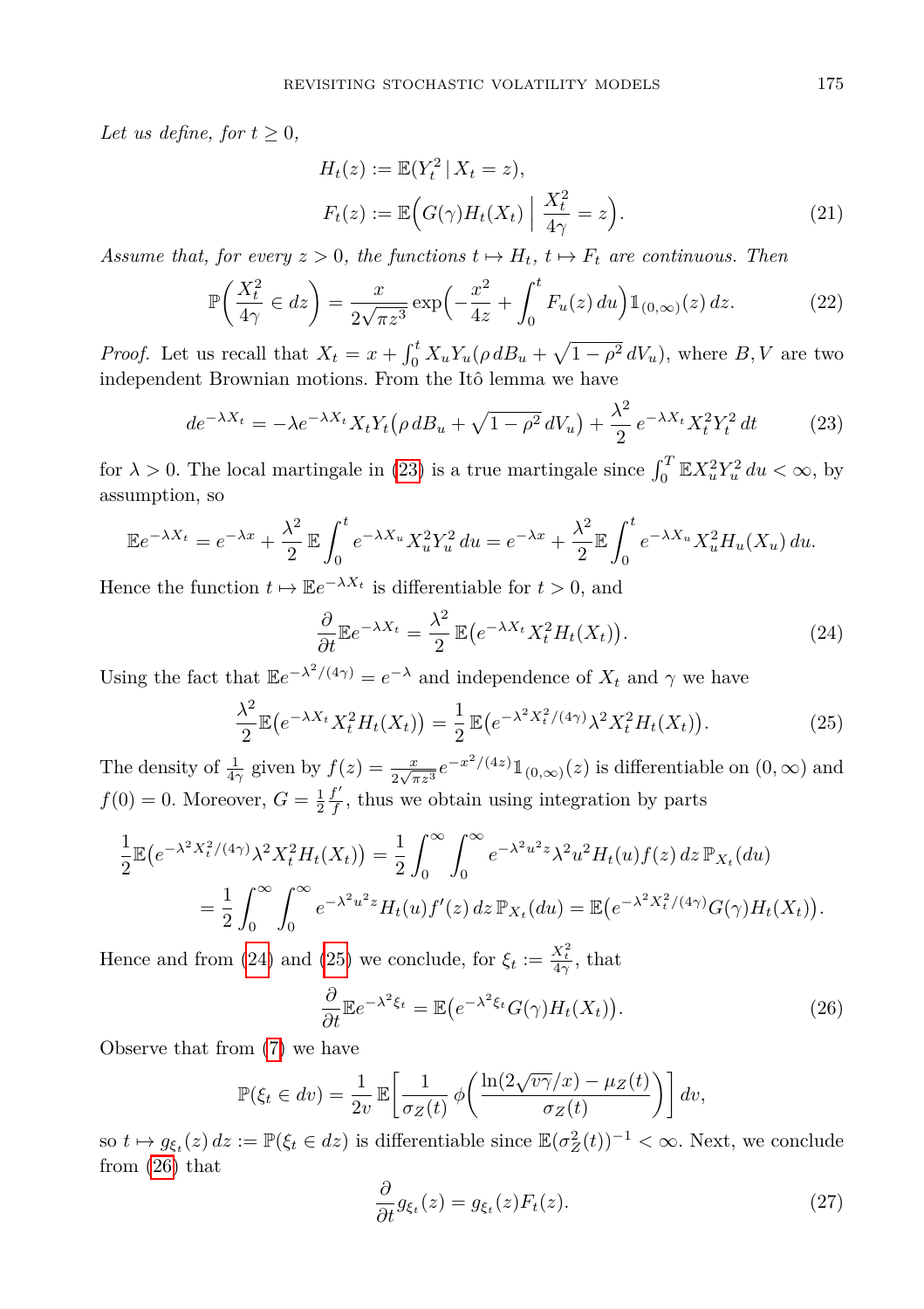Moreover,  $\xi_0$  has the density

<span id="page-7-0"></span>
$$
g_{\xi_0}(z) dz = \mathbb{P}\left(\frac{x^2}{4\gamma} \in dz\right) = \frac{x}{2\sqrt{\pi z^3}} e^{-x^2/(4z)} \mathbb{1}_{(0,\infty)}(z) dz.
$$
 (28)

By assumption,  $t \mapsto F_t$  and  $t \mapsto H_t$  are continuous. Thus, using [\(27\)](#page-6-4) and [\(28\)](#page-7-0) we conclude that

$$
g_{\xi_t}(z) = \frac{x}{2\sqrt{\pi z^3}} \exp\left(-\frac{x^2}{4z} + \int_0^t F_u(z) \, du\right) \mathbb{1}_{(0,\infty)}(z),\tag{29}
$$

which is the statement of the theorem.  $\blacksquare$ 

Hence we deduce an interesting factorization of the density of  $\xi_t = \frac{X_t^2}{4\gamma}$ .

<span id="page-7-1"></span>COROLLARY 3.6. *Under assumptions of Theorem* [3.5](#page-5-1)*, for*  $z > 0$  *we have* 

i) 
$$
\mathbb{P}\left(\frac{X_t^2}{4\gamma} \in dz\right) = \mathbb{P}\left(\frac{x^2}{4\gamma} \in dz\right) \exp\left(\int_0^t F_u(z) \, du\right).
$$

ii) 
$$
\mathbb{E}\Big(G(\gamma)H_t(X_t)\Big|\frac{X_t^2}{4\gamma}=z\Big)=\frac{\mathbb{E}\big(G(\gamma)H(2\sqrt{z\gamma})\sqrt{\gamma}gx_t(2\sqrt{z\gamma})\big)}{\mathbb{E}\big(\sqrt{\gamma}gx_t(2\sqrt{z\gamma})\big)}.
$$

*Proof.*

i) It follows immediately from [\(22\)](#page-6-5) and [\(28\)](#page-7-0).

ii) The assertion follows from the fact that for two positive independent random variables  $X$  and  $Y$  having densities  $g_X$  and  $g_Y$  respectively,

$$
\mathbb{P}\Big(Y \in dy \Big| \frac{X}{Y} = z\Big) = \frac{g_Y(y)yg_X(yz)}{\mathbb{E}(Yg_X(Yz))},
$$

for  $z > 0$ .

From Corollary [3.6](#page-7-1) it follows that to know the density of  $X_t^2/(4\gamma)$  it is enough to know the form of function *F*. As we will see in the next proposition the distribution of  $X_t^2/(4\gamma)$  leads to the explicit formula of modified Laplace transform of  $X_t^2$ .

Proposition 3.7. *Under the assumptions of Theorem* [3.5](#page-5-1)*, for any v >* 0 *we have*

$$
\mathbb{E}\left(X_t \exp\left(-\frac{X_t^2}{4v}\right)\right) = x \exp\left(-\frac{x^2}{4v} + \int_0^t F_u(v) \, du\right). \tag{30}
$$

*Proof.* Let  $\xi_t = \frac{X_t^2}{4\gamma}$ . Using subsequently Fubini's theorem, the elementary formula

$$
e^{-\sqrt{\lambda}s} = \frac{s}{\sqrt{2}} \int_0^\infty \frac{1}{\sqrt{2\pi v^3}} \exp\left(-\lambda v - \frac{s^2}{4v}\right) dv \quad \text{for } s > 0,
$$

the identity  $\mathbb{E} \exp(-\frac{\lambda^2}{4\alpha})$  $\frac{\lambda^2}{4\gamma}$  =  $e^{-\lambda}$  and Corollary [3.6,](#page-7-1) we obtain

$$
\mathbb{E}e^{-\lambda^2 \xi_t} = \mathbb{E} \exp\left(-\lambda^2 \frac{X_t^2}{4\gamma}\right) = \mathbb{E}e^{-\lambda X_t} = \mathbb{E}\left(\frac{X_t}{\sqrt{2}} \int_0^\infty \frac{1}{\sqrt{2\pi v^3}} \exp\left(-\lambda^2 v - \frac{X_t^2}{4v}\right) dv\right)
$$

$$
= \int_0^\infty \frac{1}{2\sqrt{\pi v^3}} e^{-\lambda^2 v} \mathbb{E}\left(X_t \exp\left(-\frac{X_t^2}{4v}\right)\right) dv
$$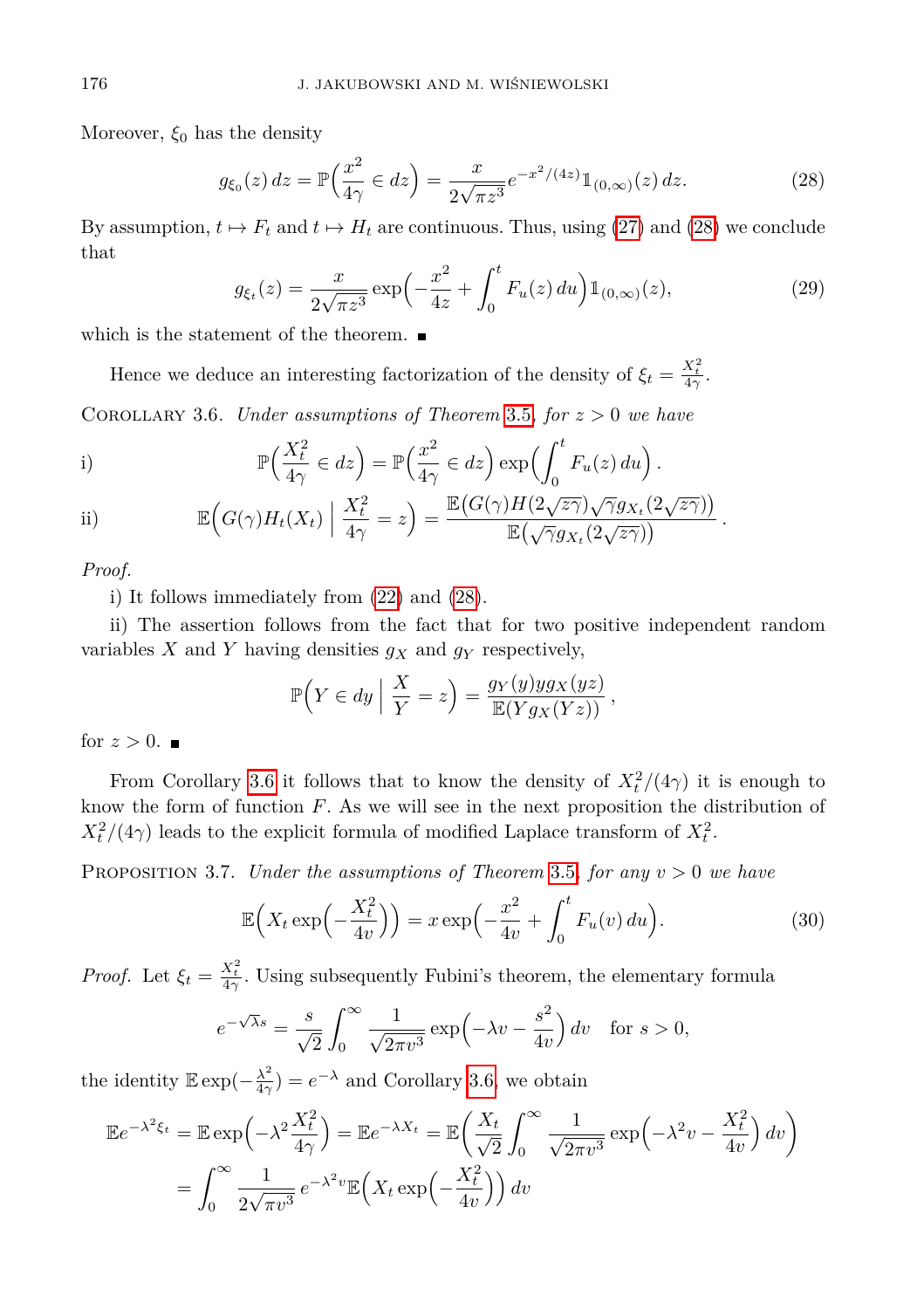for  $\lambda > 0$ . Hence and from Corollary [3.6](#page-7-1) we have

$$
\int_0^\infty \frac{1}{2\sqrt{\pi v^3}} e^{-\lambda^2 v} \mathbb{E}\left(X_t \exp\left(-\frac{X_t^2}{4v}\right)\right) dv
$$
  
=  $\mathbb{E}e^{-\lambda^2 \xi_t} = \int_0^\infty \exp\left(-\lambda^2 v + \int_0^t F_u(v) \, du\right) \frac{x}{2v\sqrt{\pi v}} \exp\left(-\frac{x^2}{4v}\right) dv$ 

for  $\lambda > 0$ . The assertion follows.  $\blacksquare$ 

The next theorem states that knowing the moments  $\mathbb{E}(\ln X_t)^n$  we can compute  $\mathbb{E}(X_t e^{-\lambda X_t^2})$  under some assumptions and finally the function *F*.

<span id="page-8-0"></span>THEOREM 3.8. *Fix*  $\lambda > 0$ ,  $t > 0$ . Let  $c_n = \frac{1}{n!} \sum_{k=0}^{\infty} \frac{(-\lambda)^k}{k!}$  $\frac{f(\lambda)^k}{k!} (2k+1)^n$ . If for every  $n \in \mathbb{N}$ *we have*

$$
\mathbb{E}(X_t e^{-\lambda X_t^2}) < \infty, \quad \mathbb{E}(\ln X_t)^n < \infty,\tag{31}
$$

<span id="page-8-3"></span>*then*

$$
\liminf_{n} \mathbb{E}\Big(\sum_{l=0}^{n} c_l (\ln X_t)^l\Big)^{+} \geq \mathbb{E}X_t e^{-\lambda X_t^2}.
$$
\n(32)

*Moreover, if*

<span id="page-8-2"></span>
$$
\lim_{n} \mathbb{E}\Big(\sum_{l=0}^{n} c_l (\ln X_t)^l\Big)^+ = \lim_{n} \mathbb{E}\sum_{l=0}^{n} c_l (\ln X_t)^l \leq \mathbb{E}(X_t e^{-\lambda X_t^2})
$$
(33)

*then*

$$
\mathbb{E}(X_t e^{-\lambda X_t^2}) = \sum_{l=0}^{\infty} c_l \mathbb{E}(\ln X_t)^l.
$$
 (34)

*Proof.* Fix  $t \geq 0$  for which [\(31\)](#page-8-0) is satisfied. As  $x^k = \sum_{i=0}^{\infty} \frac{(k \ln x)^i}{i!}$  $\frac{\ln x)^i}{i!}$  and  $xe^{-\lambda x^2}$  =  $\sum_{k=0}^{\infty} \frac{(-\lambda)^k}{k!}$  $\frac{(k-1)^k}{k!}x^{2k+1}$  we have

$$
xe^{-\lambda x^2} = \sum_{k=0}^{\infty} \frac{(-\lambda)^k}{k!} \sum_{i=0}^{\infty} \frac{((2k+1)\ln x)^i}{i!} = \sum_{i=0}^{\infty} c_i (\ln x)^i
$$

and

$$
\mathbb{E}(X_t e^{-\lambda X_t^2}) = \mathbb{E}\sum_{n=0}^{\infty} c_n (\ln X_t)^n,
$$

for  $c_n = \frac{1}{n!} \sum_{k=0}^{\infty} \frac{(-\lambda)^k}{k!}$  $\frac{(\lambda)^k}{k!} (2k+1)^n$ . Let  $X^{(i)}(t) = c_i (\ln X_t)^i$ ,  $i \in \mathbb{N}$ . By assumptions  $X^{(i)}(t)$ is integrable. For  $k \in \mathbb{N}$  let

$$
Z_n = \sum_{i=0}^n X^{(i)}(t), \quad \Lambda_k = \{ \omega : \sup_n Z_n(\omega) = Z_k(\omega) \}, \quad \Lambda = \bigcup_{k=1}^\infty \Lambda_k.
$$

Integrability of *X<sup>t</sup>* yields

<span id="page-8-1"></span>
$$
\sum_{k=1}^{\infty} \mathbb{E}X_t e^{-\lambda X_t^2} \mathbb{1}_{\Lambda_k} = \mathbb{E}X_t e^{-\lambda X_t^2} \mathbb{1}_{\Lambda}.
$$
\n(35)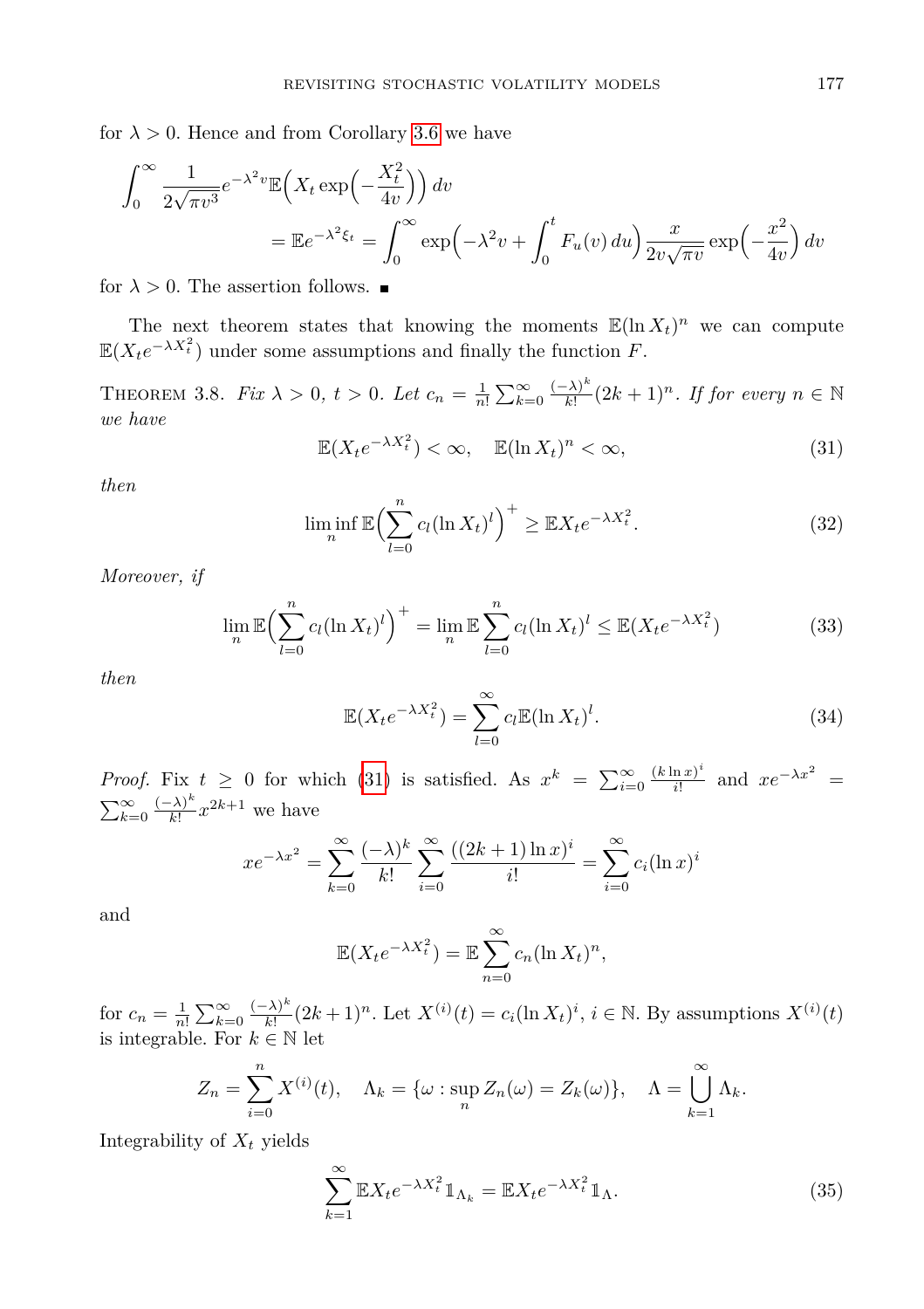Observe that on  $\Lambda^c$  we have  $\sup_n Z_n = \sum_{i=0}^{\infty} X^{(i)}(t)$  and the equality

$$
\mathbb{E}(X_t e^{-\lambda X_t^2} \mathbb{1}_{\Lambda^c}) = \sum_{n=0}^{\infty} \mathbb{E}(c_n (\ln X_t)^n \mathbb{1}_{\Lambda^c})
$$
\n(36)

follows from the monotone convergence theorem. Define

$$
B_n = \{Z_n(\omega) \ge 0\}, \quad \xi_n = \sup_j Z_j - Z_n \ge 0.
$$

From Fatou's lemma, for fixed *k*, we have

$$
\liminf_{n} \mathbb{E}\xi_n \mathbb{1}_{\Lambda_k \cap B_n} \geq \mathbb{E}(Z_k \mathbb{1}_{\Lambda_k}) - \mathbb{E}(X_t e^{-\lambda X_t^2} \mathbb{1}_{\Lambda_k}).
$$

On the other side, the Lebesgue dominated convergence theorem yields

$$
\lim_{n} \mathbb{E}\xi_n 1\!\!1_{\Lambda_k \cap B_n} = \mathbb{E}Z_k 1\!\!1_{\Lambda_k} - \lim_{n} \mathbb{E}Z_n 1\!\!1_{\Lambda_k \cap B_n},
$$

and thus

$$
\mathbb{E}X_t e^{-\lambda X_t^2} \mathbb{1}_{\Lambda_k} \le \liminf_n \mathbb{E}Z_n \mathbb{1}_{\Lambda_k \cap B_n} \le \mathbb{E}X_t e^{-\lambda X_t^2} \mathbb{1}_{\Lambda_k},
$$

where in the first inequality we used again Fatou's lemma. In result for any  $k_1, k_2, \ldots, k_N$ and  $N \in \mathbb{N}$ 

$$
\sum_{j=1}^N \mathbb{E} X_t e^{-\lambda X_t^2} 1\!\!1_{\Lambda_{k_j}} = \liminf_n \mathbb{E} Z_n 1\!\!1_{B_n} 1\!\!1_{\Lambda_{k_j}}.
$$

Hence, from [\(35\)](#page-8-1), Fatou's lemma, and Fubini's theorem we obtain

$$
\mathbb{E}X_t e^{-\lambda X_t^2} \mathbb{1}_{\Lambda} = \sum_{k=1}^{\infty} \liminf_{n} \mathbb{E}Z_n \mathbb{1}_{\Lambda_k \cap B_n} \leq \liminf_{n} \sum_{k=1}^{\infty} \mathbb{E}Z_n \mathbb{1}_{\Lambda_k \cap B_n} = \liminf_{n} \mathbb{E}(Z_n^+ \mathbb{1}_{\Lambda}).
$$

If we assume [\(33\)](#page-8-2), then

$$
\liminf_{n} \mathbb{E} Z_n^+ \le \lim_{n} \mathbb{E} Z_n^+ = \lim_{n} \mathbb{E} Z_n \le \mathbb{E} (X_t e^{-\lambda X_t^2})
$$

and the assertion follows from  $(32)$ .

In the next section we describe a recursive procedure for calculation of  $\mathbb{E}(\ln X_t)^n$  in the lognormal stochastic volatility model.

**4. Log-normal stochastic volatility model.** In this section we present how our general results can be used for the specific models. Using our general framework we obtain the refined results for the log-normal stochastic volatility model.

<span id="page-9-0"></span>A log-normal model is a model where the process *Y* is a geometric Brownian motion, so

$$
Y_t = y e^{\sigma Z_t - t\sigma^2/2}, \quad y > 0, \quad \sigma > 0.
$$
\n
$$
(37)
$$

It was considered by Hull and White in the case of uncorrelated noises [\[6\]](#page-16-0). In the case of correlated noises it is a SABR model with  $\beta = 1$ , introduced in 2002 by Hagan et al. [\[5\]](#page-16-6). Sin [\[16\]](#page-16-7) and later Jourdain [\[10\]](#page-16-8) proved that in the log-normal stochastic volatility model the price process X is a martingale if and only if  $\rho \leq 0$ . Their rather technically complicated proof relied on Feller's test for explosion. Another proof can be found in Lions and Musiela [\[12\]](#page-16-2). A simple proof of this result can be found in [\[8\]](#page-16-9).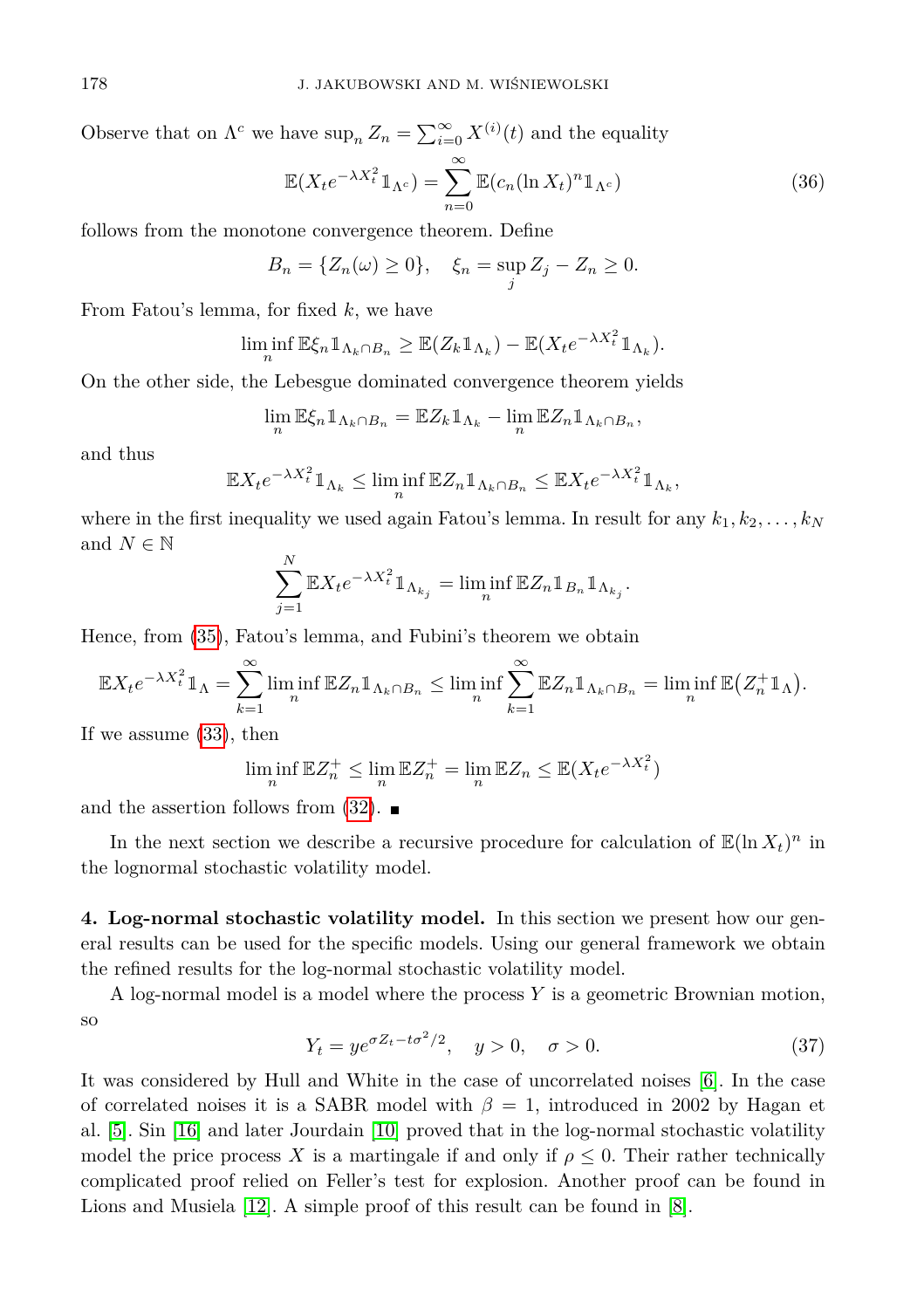From now, for simplicity of presentation, we assume that  $Y_t = ye^{Z_t - t/2}$ . The results below can be deduced with some effort for the process  $ye^{\sigma Z_t - t\sigma^2/2}$ ,  $\sigma > 0$ , by the scaling of time. The first result is an application of the representation of density given by [\(7\)](#page-2-3).

<span id="page-10-1"></span>THEOREM 4.1. *Fix*  $t > 0$ . Let  $Y_t = ye^{Z_t - t/2}$  and  $X_0 = x > 0$ . Then

<span id="page-10-0"></span>
$$
g_{X_t}(r) = \frac{2e^{-t/8}}{ry\sqrt{2\pi(1-\rho^2)}} \frac{1}{h(x,r,y,\rho)}
$$
  
 
$$
\times \int_0^\infty H(z,y,\rho)K_{-1}(H(z,y,\rho)h(x,r,y,\rho))e^{q(x,r,y,\rho,z)}\frac{\theta(z,t)}{z^{3/2}}dz,
$$
 (38)

*where K*<sup>−</sup><sup>1</sup> *is the modified Bessel function and*

$$
h(x, r, y, \rho) = \frac{1}{y\sqrt{1 - \rho^2}} \sqrt{y^2 (1 - \rho^2) + (\ln(r/x) + \rho y)^2},
$$
\n(39)

$$
\theta(z,t) = \frac{z}{\sqrt{2\pi^3 t}} e^{\pi^2/(2t)} \int_0^\infty e^{-u^2/(2t)} e^{-z \cosh(u)} \sinh(u) \sin(\pi u/t) du,
$$
\n
$$
H(z,y,\rho) = \frac{1}{\sqrt{1-\rho^2}} \sqrt{z^2 (1-\rho^2) + (\rho z - y/2)^2},
$$
\n
$$
q(x,r,y,\rho,z) = \frac{1}{2y(1-\rho^2)} (\ln(r/x) + \rho y)(2\rho z - y)
$$
\n(10.12)

*for*  $z \geq 0$ *.* 

*Proof.* Let  $T_{\lambda}$  be an exponential random variable with parameter  $\lambda$ , independent of  $\mathbb{F}^{Y,X}$ . From [\(7\)](#page-2-3) we have

<span id="page-10-3"></span><span id="page-10-2"></span>
$$
\mathbb{E}g_{X_{T_{\lambda}}}(r) = \mathbb{E}\bigg[\frac{1}{r\sigma_Z(T_{\lambda})}\phi\bigg(\frac{\ln(r/x) - \mu_Z(T_{\lambda})}{\sigma_Z(T_{\lambda})}\bigg)\bigg],
$$

where  $\mu_Z(t) = \rho(Y_t - y) - \frac{1}{2}A_t$ ,  $\sigma_Z(t) = \sqrt{1 - \rho^2}\sqrt{A_t}$ ,  $A_t = \int_0^t Y_u^2 du$ . Hence and from Theorem 4.11 Matsumoto and Yor [\[13\]](#page-16-10) describing the joint density of the vector  $(e^{B_T} \lambda^{-T_\lambda/2}, \int_0^{T_\lambda} e^{2B_u - u} du)$  we conclude that

$$
\mathbb{E}g_{X_{T_{\lambda}}}(r) = \frac{1}{ry\sqrt{2\pi(1-\rho^2)}} \int_0^{\infty} \int_0^{\infty} \frac{1}{\sqrt{u}} \exp\left(-\frac{(\ln(r/x) - \rho y(v-1) + y^2 u/2)^2}{2(1-\rho^2)y^2 u}\right) \times \frac{\lambda}{v^{2+\gamma+1/2}} p^{(\gamma)}(u, 1, v) du dv,
$$

where  $p^{(\gamma)}$  is the transition probability density of the Bessel process with index  $\gamma$ , and here  $\gamma = \sqrt{2\lambda + 1/4}$ . Let us substitute  $v = zu$ . The last expression is equal to

$$
\frac{\lambda}{ry\sqrt{2\pi(1-\rho^2)}}\int_0^\infty z^{-3/2}I_\gamma(z)e^{q(x,r,y,\rho,z)}\int_0^\infty \frac{1}{u^2}e^{-(h^2(x,r,y,\rho)u^{-1}+H^2(z,y,\rho)u)/2}\,du\,dz,
$$

where  $I_{\gamma}$  is the modified Bessel function. Identifying the GIG density in the last expression we see further that this equals

$$
\frac{\lambda}{ry\sqrt{2\pi(1-\rho^2)}}\int_0^\infty z^{-3/2}I_\gamma(z)e^{q(x,r,y,\rho,z)}2K_{-1}\big(H(z,y,\rho)h(x,r,y,\rho)\big)\frac{H(x,r,y,\rho)}{h(z,y,\rho)}\,dz.
$$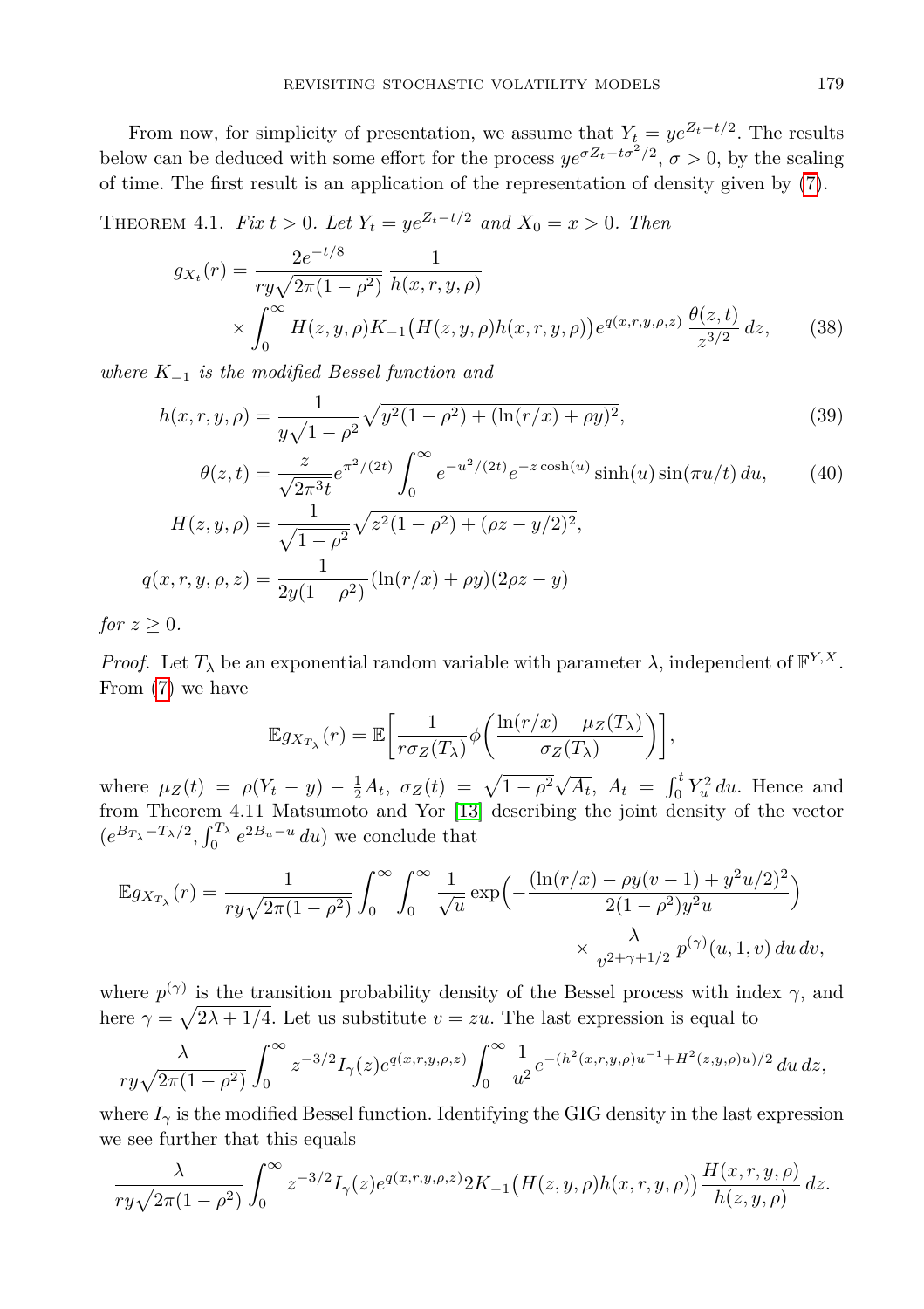To finish the proof we use another identity for modified Bessel functions

<span id="page-11-3"></span>
$$
I_{\gamma}(z) = \int_0^{\infty} e^{-\gamma^2 t/2} \theta(z, t) dt, \quad z > 0,
$$
\n(41)

(see [\[13,](#page-16-10) (2.10)]), Fubini's theorem and the standard Laplace transform argument.  $\blacksquare$ 

<span id="page-11-2"></span>REMARK 4.2. Formula [\(38\)](#page-10-0) giving density of  $X_t$  is the improvement of the formula presented in Theorem 4.15 of [\[4\]](#page-15-1) which consists of 3 complicated integrals. In this point we have to mention that  $\theta(z, t)$  giving the Hartman–Watson distribution (see, e.g., [\[13,](#page-16-10) Theorem A.1]) is an oscillating function for small *t*. So, is not easy to handle with by using numerical methods, see Barrieu, Rouault and Yor [\[1\]](#page-15-2). Some methodology of approximating  $\theta(z,t)$  nearby 0 useful for numerical applications was presented in Gerhold [\[3\]](#page-15-3).

Continuing the argumentation from Theorem [4.1](#page-10-1) we can find another form of integral in [\(38\)](#page-10-0), so we can present a result which gives another form of density of  $X_t$ .

THEOREM 4.3. *Fix*  $t > 0$  *and*  $X_0 = x > 0$ . The density function of  $X_t$  in the lognormal *stochastic volatility model is given by*

$$
g_{X_t}(r) = \frac{2e^{-t/8}}{ry\sqrt{2\pi(1-\rho^2)}} \frac{\exp\left(-\frac{\ln(r/x) + \rho y}{2(1-\rho^2)}\right)}{h^2(x,r,y,\rho)}
$$

$$
\times \int_0^\infty \exp\left(-s - \frac{y^2h^2(x,r,y,\rho)}{16s(1-\rho^2)}\right) w(\alpha_{x,r,y,\rho}(s), \beta_{x,r,y,\rho}(s)) ds, \tag{42}
$$

*where*

$$
w(\alpha, \beta) = \int_0^\infty z^{-3/2} e^{-\alpha z^2 + \beta z} \theta(z, t) dz, \quad \alpha > 0, \ \beta \in \mathbb{R}, \tag{43}
$$

*and for*  $s > 0$ 

$$
\alpha_{x,r,y,\rho}(s) = \frac{h^2(x,r,y,\rho)}{4s(1-\rho^2)}, \quad \beta_{x,r,y,\rho}(s) = \frac{\rho}{1-\rho^2} \left(\frac{y}{4s}h^2(x,r,y,\rho) + \frac{\ln(r/x) + \rho y}{y}\right)
$$

*with h* and  $\theta$  *given by* [\(39\)](#page-10-2) *and* [\(40\)](#page-10-3)*.* 

*Proof.* Using the integral representation of modified Bessel function *K*<sup>−</sup><sup>1</sup>

<span id="page-11-1"></span><span id="page-11-0"></span>
$$
K_{-1}(u) = \frac{1}{u} \int_0^\infty e^{-s - u^2/(4s)} ds \tag{44}
$$

(see Lebedev [\[11,](#page-16-11) p. 119]), and the Fubini theorem we obtain

$$
\frac{1}{h(x,r,y,\rho)} \int_0^\infty H(z,y,\rho) K_{-1} (H(z,y,\rho)h(x,r,y,\rho)) e^{q(x,r,y,\rho,z)} \frac{\theta(z,t)}{z^{3/2}} dz \n= \int_0^\infty \int_0^\infty \frac{1}{h^2(x,r,y,\rho)} \exp\left(-s - \frac{H^2(z,y,\rho)h^2(x,r,y,\rho)}{4s}\right) e^{q(x,r,y,\rho,z)} \frac{\theta(z,t)}{z^{3/2}} dz ds \n= \frac{e^{-(\ln(r/x) + \rho y)/(2(1-\rho^2))}}{h^2(x,r,y,\rho)} \int_0^\infty \exp\left(-s - \frac{y^2 h^2(x,r,y,\rho)}{16s(1-\rho^2)}\right) w(\alpha_{x,r,y,\rho}(s), \beta_{x,r,y,\rho}(s)) ds.
$$

This and  $(38)$  give  $(42)$ .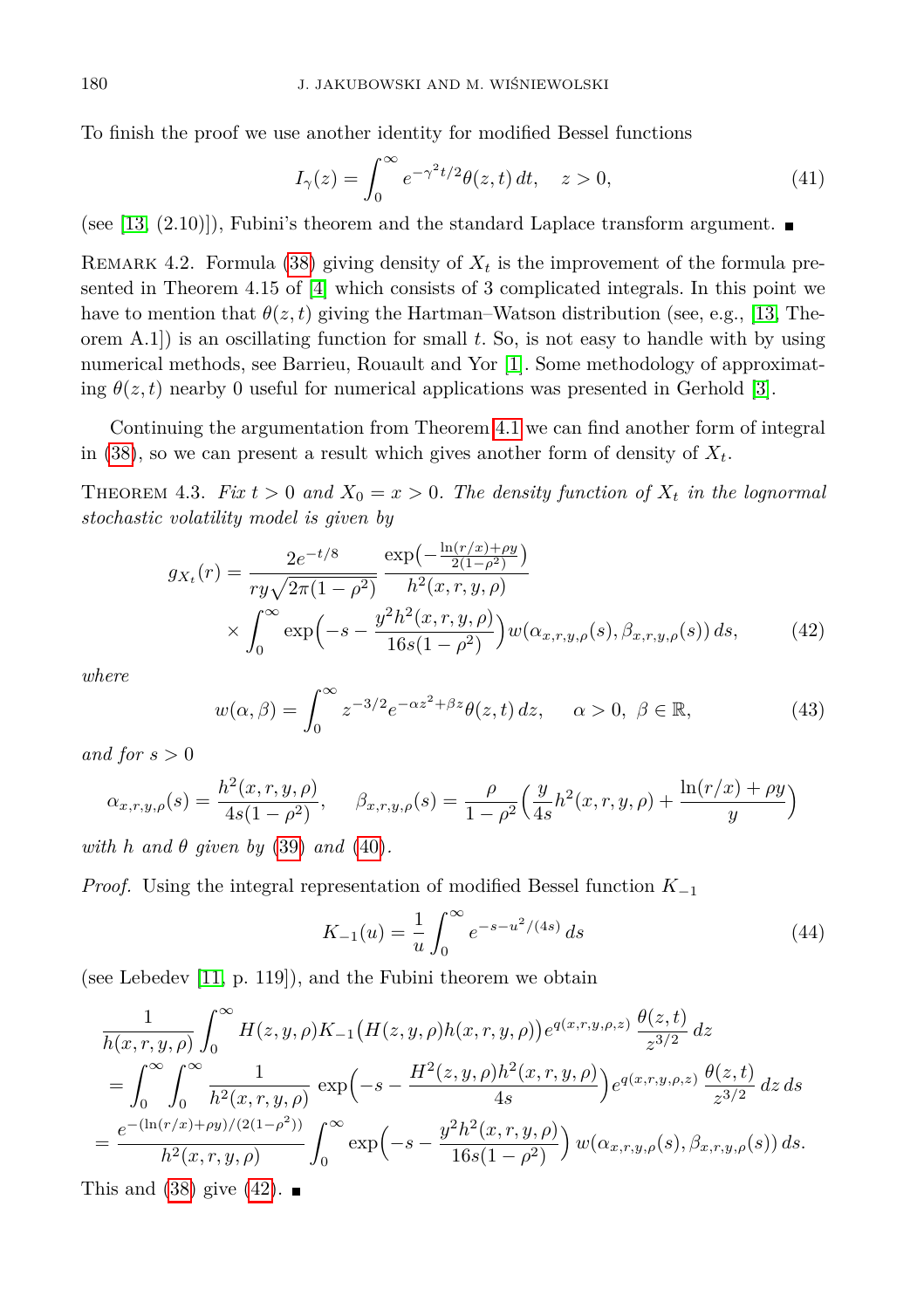PROPOSITION 4.4. *Fix*  $t, \rho, y = Y_0$ . Assume that one of the following conditions holds:

i)  $\lambda = 0$ , ii)  $0 < \lambda < 1/y$  and  $\rho^2 > \frac{-y(\lambda+1)}{y(\lambda-1)}$  $\frac{y(\lambda+1)}{y\lambda-1},$ iii)  $\lambda \notin [0, 1/y]$  *and*  $\rho^2 < \frac{-y(\lambda+1)}{y(\lambda-1)}$  $\frac{y(\lambda+1)}{y\lambda-1}$ .

*Then*

$$
\mathbb{E}e^{-\lambda\rho y}\left(y^2(1-\rho^2)\left(\frac{X_t}{x}\right)^{-\lambda} + (\ln(X_t/x) + \rho y)^2\left(\frac{X_t}{x}\right)^{-\lambda}\right)
$$
  

$$
= \sqrt{\pi}y^2e^{-t/8}(1-\rho^2)\int_0^\infty \frac{\theta(z,t)}{z^{3/2}\sqrt{z^2+\zeta^2(z,y,\rho)}}\left(\psi(z,y,\rho,\lambda)\right)^{-3/2}
$$
  

$$
\times \exp\left(-\sqrt{(z^2+\zeta^2(z,y,\rho))\psi(z,y,\rho,\lambda)}\right)\left(1+\sqrt{(z^2+\zeta^2(z,y,\rho))\psi(z,y,\rho,\lambda)}\right)dz,
$$

*where*

$$
\zeta^{2}(z, y, \rho) = (z\rho - \frac{y}{2})^{2} (1 - \rho^{2})^{-1},
$$
  

$$
\psi(z, y, \rho, \lambda) = 1 - y^{2} \frac{1 - \rho^{2}}{z^{2} + \zeta^{2}(z, y, \rho)} \left(\frac{z\rho - (y/2)}{1 - \rho^{2}} - \lambda\right)^{2}.
$$

*Proof.* Using Theorem [4.1](#page-10-1) we have

$$
\mathbb{E}\Big(\big(y^{2}(1-\rho^{2}) + (\ln(X_{t}/x) + \rho y)^{2}\big)\Big(\frac{X_{t}}{x}\Big)^{-\lambda}e^{-\lambda\rho y}\Big)
$$
\n
$$
= \int_{0}^{\infty} \big(y^{2}(1-\rho^{2}) + (\ln(r/x) + \rho y)^{2}\big)\Big(\frac{r}{x}\Big)^{-\lambda}e^{-\lambda\rho y}\frac{2e^{-t/8}}{r y\sqrt{2\pi(1-\rho^{2})}}\frac{1}{h(x,r,y,\rho)}
$$
\n
$$
\times \left(\int_{0}^{\infty} H(z,y,\rho)K_{-1}\big(H(z,y,\rho)h(x,r,y,\rho)\big)e^{q(x,r,y,\rho,z)}\frac{\theta(z,t)}{z^{3/2}}dz\right)dr.
$$

Next, using substitution  $u = \ln(r/x) + \rho y$ , the Fubini theorem, formula [\(44\)](#page-11-1), the form of functions  $h$  and  $H$  we see that the last expression is equal to

$$
\int_0^\infty \int_0^\infty 2y \sqrt{\frac{1-\rho^2}{2\pi}} e^{-t/8} \frac{\theta(z,t)}{z^{3/2}} \exp\left(-s - \frac{1}{4s} \left(z^2 + \frac{(z\rho - y/2)^2}{(1-\rho^2)}\right)\right)
$$
  

$$
\times \int_{-\infty}^\infty \exp\left(-\frac{1}{4s} \frac{u^2}{y^2(1-\rho^2)} \left(z^2 + \frac{(z\rho - y/2)^2}{(1-\rho^2)}\right) + u\left(\frac{z\rho - y/2}{y(1-\rho^2)} - \lambda\right)\right) du \, ds \, dz
$$
  

$$
= \int_0^\infty \int_0^\infty 2y \sqrt{1-\rho^2} e^{-t/8} \frac{\theta(z,t)}{z^{3/2}} \exp\left(-s - \frac{1}{4s} \left(z^2 + \frac{(z\rho - y/2)^2}{(1-\rho^2)}\right)\right)
$$
  

$$
\times y \frac{\sqrt{2s(1-\rho^2)}}{\sqrt{z^2 + \frac{(z\rho - y/2)^2}{(1-\rho^2)}}} \exp\left(sy^2(1-\rho^2) \frac{\left(\frac{z\rho - y/2}{y(1-\rho^2)} - \lambda\right)^2}{z^2 + \frac{(z\rho - y/2)^2}{(1-\rho^2)}}\right) ds \, dz.
$$

Now, in the last expression we can again use the form of GIG distribution, since from assumption it follows that

$$
1 - y^2 (1 - \rho^2) \frac{\left(\frac{z\rho - y/2}{y(1 - \rho^2)} - \lambda\right)^2}{z^2 + \frac{(z\rho - y/2)^2}{(1 - \rho^2)}} > 0
$$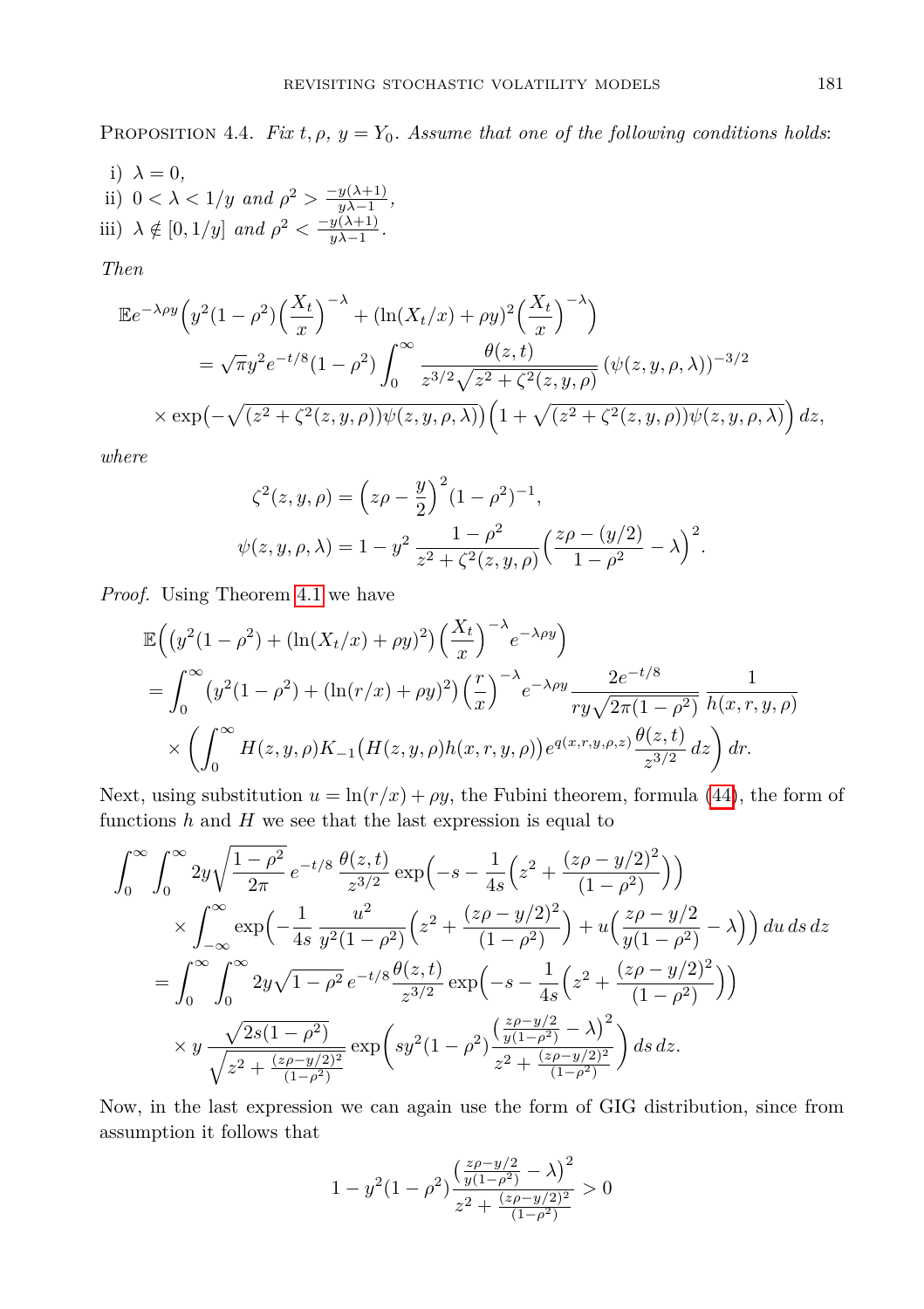for all  $z \geq 0$ . In result the last integral equals

$$
\int_0^\infty 2y^2 e^{-t/8} (1 - \rho^2) \frac{\theta(z, t)}{z^{3/2} (z^2 + \zeta^2(z, y, \rho))^{1/2}} \frac{1}{\sqrt{2}} \times K_{3/2} \left( \sqrt{z^2 + \zeta^2(z, y, \rho)} \sqrt{\psi(z, y, \rho, \lambda)} \right) \left( \frac{z^2 + \zeta^2(z, y, \rho)}{\psi(z, y, \rho, \lambda)} \right)^{3/4} dz,
$$

which, due to the fact that  $K_{3/2}(z) = \frac{\sqrt{\pi}}{\sqrt{2}z^{3/2}}e^{-z}(1+z)$ , is equal to

$$
\sqrt{\pi}y^2e^{-t/8}(1-\rho^2)\int_0^\infty \frac{\theta(z,t)}{z^{3/2}\sqrt{z^2+\zeta^2(z,y,\rho)}}(\psi(z,y,\rho,\lambda))^{-3/2}
$$
  
 
$$
\times \exp(-\sqrt{(z^2+\zeta^2(z,y,\rho))\psi(z,y,\rho,\lambda)})(1+\sqrt{(z^2+\zeta^2(z,y,\rho))\psi(z,y,\rho,\lambda)}) dz.
$$

This finishes the proof. ■

As an application of this result we obtain a new result for the Hartman–Watson distribution (compare with Remark [4.2\)](#page-11-2).

<span id="page-13-0"></span>COROLLARY 4.5. Let  $\rho = 0$  and  $y = 1$ . For any  $t > 0$  and  $\lambda \in (-1, 0]$ 

$$
\mathbb{E}\bigg[\bigg(1+\ln^2\bigg(\frac{X_t}{x}\bigg)\bigg)\bigg(\frac{X_t}{x}\bigg)^{-\lambda}\bigg] = \sqrt{\pi}e^{-t/8}\int_0^\infty \frac{\theta(z,t)(z^2+1/4)}{z^{3/2}}\frac{e^{-p(z,\lambda)}}{p^3(z,\lambda)}\big(p(z,\lambda)+1\big)\,dz,
$$

*where*

$$
p(z, \lambda) = \left(z^2 + \frac{1}{4} - (1/2 + \lambda)^2\right)^{1/2}.
$$

*Proof.* The result follows directly from the last proposition.

COROLLARY 4.6. *For*  $\rho = 0$ ,  $y = 1$ ,  $t \ge 0$  *and*  $\alpha \in (0, 1/2)$ 

$$
\mathbb{E}\bigg[\bigg(1+\ln^2\bigg(\frac{X_t}{x}\bigg)\bigg)\bigg(\frac{X_t}{x}\bigg)^{\alpha}\bigg] = \mathbb{E}\bigg[\bigg(1+\ln^2\bigg(\frac{X_t}{x}\bigg)\bigg)\bigg(\frac{X_t}{x}\bigg)^{1-\alpha}\bigg].
$$

*Proof.* We put  $\alpha = -\lambda$  and observe that  $p(z, -\alpha) = p(z, -(1-\alpha))$  for every  $\alpha \in (0, 1/2)$ . The assertion follows from the previous corollary.  $\blacksquare$ 

<span id="page-13-1"></span>As we found the density has complicated form, so it is difficult to calculate density even numerically. Therefore, we present an application of Proposition [3.4](#page-4-5) which gives the density of asset price in a linear stochastic volatility model in the form of series [\(18\)](#page-5-2) with coefficients  $\gamma_k$ ,  $k = 1, \ldots$ , defined by [\(19\)](#page-5-3). To use Proposition [3.4](#page-4-5) we need to verify its assumptions. For this we observe that for  $Y_t = ye^{Z_t-t/2}$  we have  $\mathbb{E}(\sigma_Z(t))^a < \infty$  for any  $a \in \mathbb{R}$ . The last observation and some tedious algebra lead to the desired conclusion. We omit technical details. To find  $\gamma_k$  it is enough to compute  $\mathbb{E}\left[\frac{(\mu_Z(t))^i}{(\sigma_Z(t))^{i+j}} \exp\left(-\frac{(\mu_Z(t))^2}{2(\sigma_Z(t))^i}\right)\right]$  $\frac{(\mu_Z(t))^2}{2(\sigma_Z(t))^2}\Big)\Big]$ for natural *i, j* since  $\gamma_k$  is a linear combination of such expressions.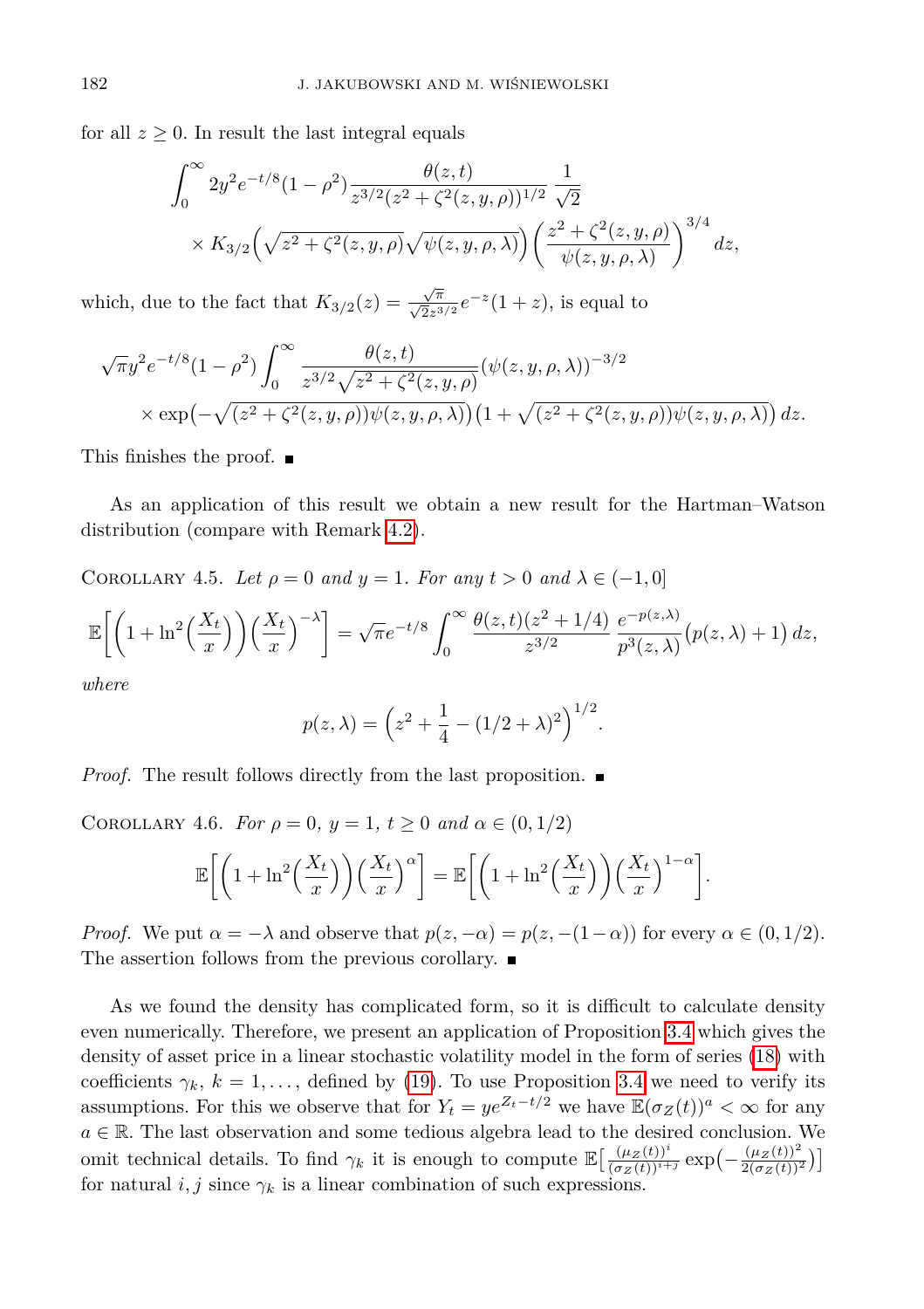PROPOSITION 4.7. *Let*  $Y_t = ye^{Z_t - t/2}$ ,  $X_0 = x > 0$  *and*  $i, j \in \mathbb{N}$ . *Then* 

$$
\mathbb{E}\left[\frac{(\mu_Z(t))^i}{(\sigma_Z(t))^{i+j}}\exp\left(-\frac{(\mu_Z(t))^2}{2(\sigma_Z(t))^2}\right)\right]
$$
\n
$$
=\sum_{k=0}^i \binom{i}{k}(-\rho y)^{i-k}(1-\rho^2)^{-(i+j)/2}h(\rho, y)^{k-(i+j+1)/2}\exp\left(-\frac{\rho y}{2(1-\rho^2)}-\frac{t}{8}\right)
$$
\n
$$
\times \int_0^\infty (\rho yz - \frac{1}{2})^k l(\rho, y, z)^{(i+j+1)/2-k} 2K_{k-(i+j+1)/2}\left(h(\rho, y)l(\rho, y, z)\right) \exp\left(\frac{\rho^2 y^2 z}{1-\rho^2}\right)\theta(z, t) dz,
$$

*where*  $K_i$  *are the modified Bessel functions,*  $\theta$  *is given by* [\(40\)](#page-10-3) *and* 

$$
h(\rho, y) = \sqrt{1 + \frac{\rho^2 y^2}{1 - \rho^2}}, \quad l(\rho, y, z) = \frac{1}{2\sqrt{1 - \rho^2}} \sqrt{4z^2(1 - \rho^2) + (2\rho y z + 1)^2}.
$$

*Proof.* In the proof we use a similar idea as in the proof of Theorem [4.1.](#page-10-1) We take an exponential random variable  $T_{\lambda}$  with parameter  $\lambda$ , independent of  $\mathbb F$  and use the form of the joint density of the vector  $(e^{B_{T_{\lambda}}-T_{\lambda}/2}, \int_0^{T_{\lambda}} e^{2B_u-u} du)$ . As a result, we have

$$
I := \mathbb{E}\left[\frac{(\mu_Z(T_\lambda))^i}{(\sigma_Z(T_\lambda))^{i+j}} \exp\left(-\frac{(\mu_Z(T_\lambda))^2}{2(\sigma_Z(T_\lambda))^2}\right)\right]
$$
  
= 
$$
\int_0^\infty \int_0^\infty \frac{(\rho y(v-1) - u/2)^i}{[(1-\rho^2)uy^2]^{(i+j)/2}} \exp\left(-\frac{(\rho y(v-1) - u/2)^2}{2u(1-\rho^2)}\right) \frac{\lambda}{v^{2+\gamma+1/2}} p^{(\gamma)}(u, 1, v) du dv,
$$

where  $p^{(\gamma)}$  is the transition probability density of the Bessel process with index  $\gamma$  $\sqrt{2\lambda + 1/4}$ . We can rewrite the last expression, using substitution  $v = uz$ , as

$$
\begin{split} \int_0^\infty \int_0^\infty \frac{(\rho y (uz-1)-u/2)^i}{[(1-\rho^2)uy^2]^{(i+j)/2}} \exp\left(-\frac{1}{2u}h^2(\rho,y)-\frac{u}{2}l^2(\rho,y,z)\right) \\ \times \exp\left(\frac{\rho^2 y^2 z}{1-\rho^2}-\frac{\rho y}{2(1-\rho^2)}\right) \frac{\lambda}{z^{3/2}} \frac{1}{u^{3/2}} I_\gamma(z) \, du \, dz, \end{split}
$$

where  $I_{\gamma}$  is the modified Bessel function. Using the Newton formula we expand the expression  $(\rho y (uz - 1) - u/2)^i$  into the sum and obtain

$$
I = \sum_{k=0}^{i} \int_{0}^{\infty} {i \choose k} \left( \rho y z - \frac{1}{2} \right)^k (-\rho y)^{i-k} (1 - \rho^2)^{-(i+j)/2} y^{-(i+j)} \times \left[ \int_{0}^{\infty} u^{k - (i+j+1)/2 - 1} \exp\left( -\frac{u}{2} l^2(\rho, y, z) - \frac{1}{2u} h^2(\rho, y) \right) du \right] \times \exp\left( \frac{\rho^2 y^2 z}{1 - \rho^2} - \frac{\rho y}{2(1 - \rho^2)} \right) \frac{\lambda}{z^{3/2}} I_{\gamma}(z) dz.
$$

Using the GIG distribution we can compute the internal integral and obtain

$$
I = \sum_{k=0}^{i} \int_{0}^{\infty} {i \choose k} (\rho y z - \frac{1}{2})^{k} (-\rho y)^{i-k} (1 - \rho^{2})^{-(i+j)/2} y^{-(i+j)} \left( \frac{l(\rho, y, z)}{h(\rho, y)} \right)^{-k + (i+j+1)/2}
$$
  
 
$$
\times 2K_{k - (i+j+1)/2} (h(\rho, y) l(\rho, y, z)) \exp \left( \frac{\rho^{2} y^{2} z}{1 - \rho^{2}} - \frac{\rho y}{2(1 - \rho^{2})} \right) \frac{\lambda}{z^{3/2}} I_{\gamma}(z) dz.
$$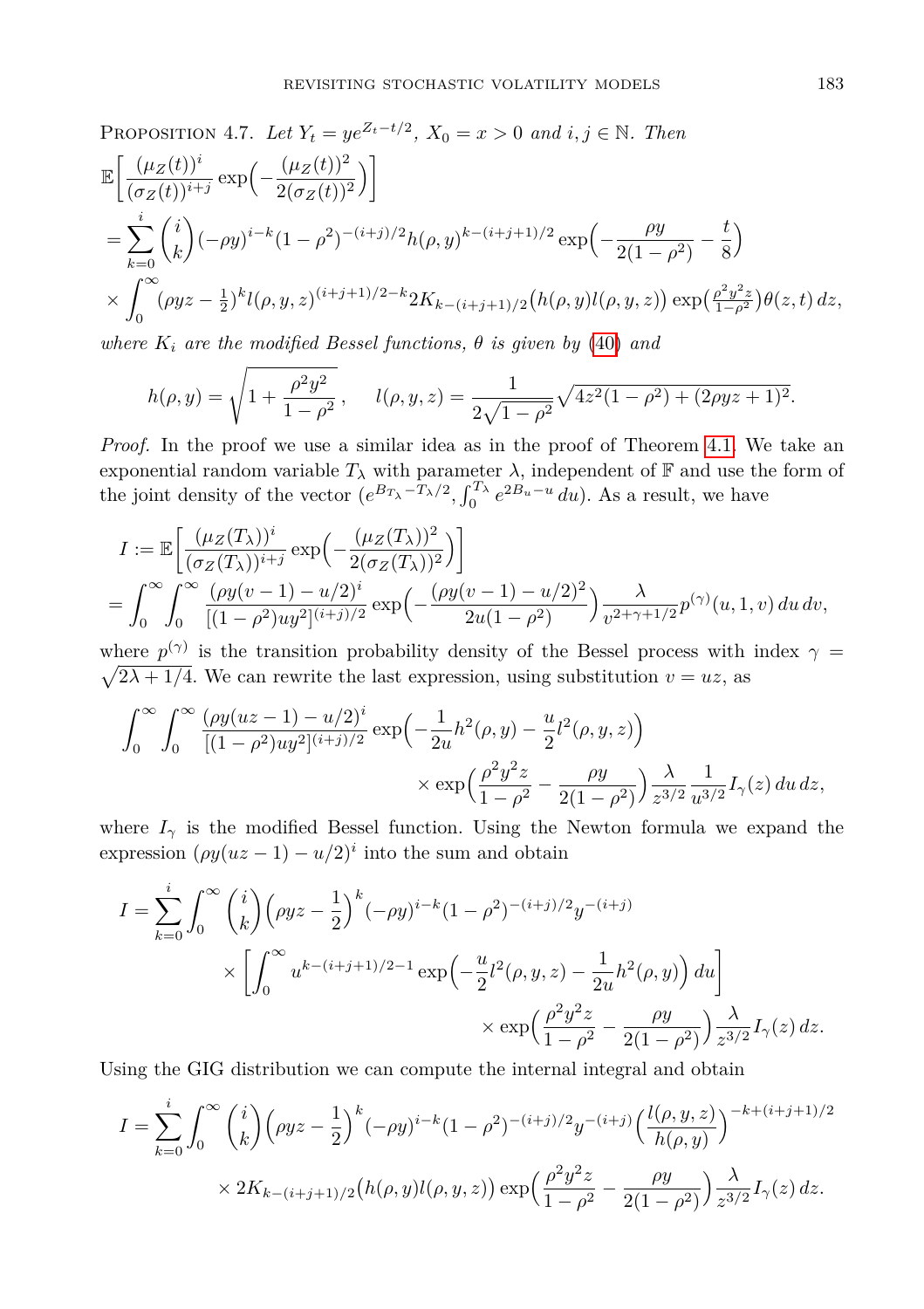To finish the proof we again use [\(41\)](#page-11-3), Fubini's theorem and the standard Laplace transform argument.  $\blacksquare$ 

In the next proposition we find a recurrence which connects  $\mathbb{E}((\ln X_t)^n Y_t^k)$  for different values  $n \in \mathbb{N}$  and  $k \in \mathbb{N} \cup \{0\}$ , in particular using this we can compute  $\mathbb{E}(\ln X_t)^n$  for every  $n = 1, 2, \ldots$ .

<span id="page-15-5"></span>PROPOSITION 4.8. *Let*  $u_{n,k}(t) = \mathbb{E}((\ln X_t)^n Y_t^k)$  for  $t \ge 0, n \in \mathbb{N}, k \in \mathbb{N} \cup \{0\}$ *. The functions un,k satisfy*

$$
u'_{n,k}(t) = \frac{n(n-1)}{2} u_{n-2,k+2}(t) - \frac{n}{2} u_{n-1,k+2}(t) + \frac{k(k-1)}{2} u_{n,k}(t) + nk\rho u_{n-1,k+1}(t). \tag{45}
$$

*Proof.* By [\(3\)](#page-1-2), [\(37\)](#page-9-0), [\(9\)](#page-2-6) and [\(10\)](#page-2-7) we see that  $u_{n,k}(t)$  are well defined. Moreover,

<span id="page-15-4"></span>
$$
\mathbb{E}\int_0^t (\ln X_u)^{2n} Y_u^{2k} du < \infty,
$$

so we conclude from Itô's lemma that  $u_{n,k} \in C^1$  and [\(45\)](#page-15-4) holds.

REMARK 4.9. Proposition [4.8](#page-15-5) allows us to find values of  $u_{n,k}$  in a recursive way. In particular, we can find  $u_{n,0}(t) = \mathbb{E}(\ln X_t)^n$ . Let us observe that  $u_{0,k}(t) = y^k e^{tk(k-1)/2}$ ,  $k \in \mathbb{N} \cup \{0\}$ . Moreover, from [\(45\)](#page-15-4) we have

$$
u'_{1,k}(t) = -\frac{1}{2}u_{0,k+2}(t) + \frac{k(k-1)}{2}u_{1,k}(t) + k\rho u_{0,k+1}(t)
$$

for every *k*. From this ODE we obtain  $u_{1,k}$  for  $k \in \mathbb{N} \cup \{0\}$ . To obtain  $u_{2,k}$  for  $k \in \mathbb{N} \cup \{0\}$ we have to solve the system of ODEs [\(45\)](#page-15-4) for  $n = 2$  and  $k \in \mathbb{N} \cup \{0\}$ , i.e.

$$
u'_{2,k}(t) = u_{0,k+2}(t) - u_{1,k+2}(t) + \frac{k(k-1)}{2}u_{2,k}(t) + 2k\rho u_{1,k+1}(t).
$$

Generally, having calculated  $u_{m,k}$  for all  $m < n$  and  $k \in \mathbb{N} \cup \{0\}$  we find  $u_{n,k}$  for all  $k \in \mathbb{N} \cup \{0\}$  using [\(45\)](#page-15-4). The procedure is completed.

In particular, knowing  $u_{n-2,2}$  and  $u_{n-1,2}$  we find  $\mathbb{E}(\ln X_t)^n = u_{n,0}(t)$  since  $u'_{n,0}$ *n*(*n*−1)  $\frac{n-1}{2}u_{n-2,2} - \frac{n}{2}u_{n-1,2}.$ 

## **References**

- <span id="page-15-2"></span>[\[1\]](http://dx.doi.org/10.1017/S0021900200020817) P. Barrieu, A. Rouault, M. Yor, *A study of the Hartman–Watson distribution motivated by numerical problems related to the pricing of Asian options*, J. Appl. Probab. 41 (2004), 1049–1058.
- <span id="page-15-0"></span>[\[2\]](http://dx.doi.org/10.1137/S0036144503424798) R. Carmona, V. Durrleman, *Pricing and hedging spread options*, SIAM Rev. 45 (2003), 627–685.
- <span id="page-15-3"></span>[\[3\]](http://dx.doi.org/10.1239/jap/1316796924) S. Gerhold, *The Hartman–Watson distribution revisited: asymptotics for pricing Asian options*, J. Appl. Probab. 48 (2011), 892–899.
- <span id="page-15-1"></span>[\[4\]](http://dx.doi.org/10.1007/978-3-642-31214-4) A. Gulisashvili, *Analytically Tractable Stochastic Stock Price Models*, Springer Finance, Springer, Heidelberg, 2012.